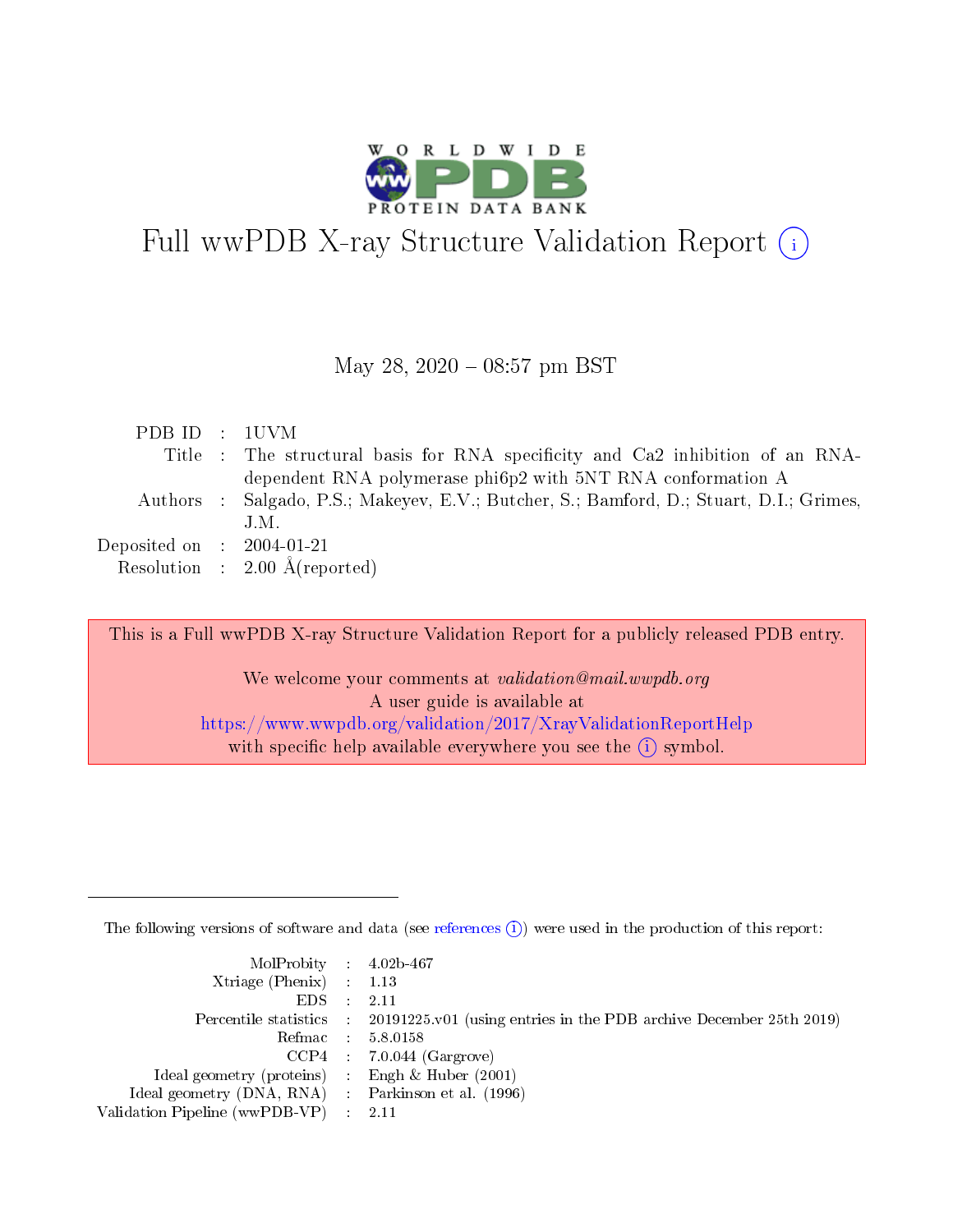# 1 [O](https://www.wwpdb.org/validation/2017/XrayValidationReportHelp#overall_quality)verall quality at a glance  $(i)$

The following experimental techniques were used to determine the structure: X-RAY DIFFRACTION

The reported resolution of this entry is 2.00 Å.

Percentile scores (ranging between 0-100) for global validation metrics of the entry are shown in the following graphic. The table shows the number of entries on which the scores are based.



| Metric                | Whole archive          | <b>Similar resolution</b>                                 |  |  |
|-----------------------|------------------------|-----------------------------------------------------------|--|--|
|                       | $(\#\mathrm{Entries})$ | $(\#\text{Entries}, \text{resolution range}(\text{\AA}))$ |  |  |
| $\mathrm{R}_{free}$   | 130704                 | $8085(2.00-2.00)$                                         |  |  |
| Clashscore            | 141614                 | $9178(2.00-2.00)$                                         |  |  |
| Ramachandran outliers | 138981                 | $9054(2.00-2.00)$                                         |  |  |
| Sidechain outliers    | 138945                 | $9053(2.00-2.00)$                                         |  |  |
| RSRZ outliers         | 127900                 | 7900 (2.00-2.00)                                          |  |  |
| RNA backbone          | 3102                   | $1079(2.50-1.50)$                                         |  |  |

The table below summarises the geometric issues observed across the polymeric chains and their fit to the electron density. The red, orange, yellow and green segments on the lower bar indicate the fraction of residues that contain outliers for  $>=3, 2, 1$  and 0 types of geometric quality criteria respectively. A grey segment represents the fraction of residues that are not modelled. The numeric value for each fraction is indicated below the corresponding segment, with a dot representing fractions  $\epsilon = 5\%$  The upper red bar (where present) indicates the fraction of residues that have poor fit to the electron density. The numeric value is given above the bar.

| Mol |        | $\boxed{\text{Chain}}$ Length |            | Quality of chain |     |     |  |
|-----|--------|-------------------------------|------------|------------------|-----|-----|--|
|     | А      | 664                           | 3%         | 83%              |     | 16% |  |
|     | В      | 664                           | 3%         | 81%              |     | 17% |  |
|     | $\cap$ | 664                           | 7%         | 81%              |     | 17% |  |
| ച   |        | .5                            | 20%<br>20% | 40%              | 40% |     |  |

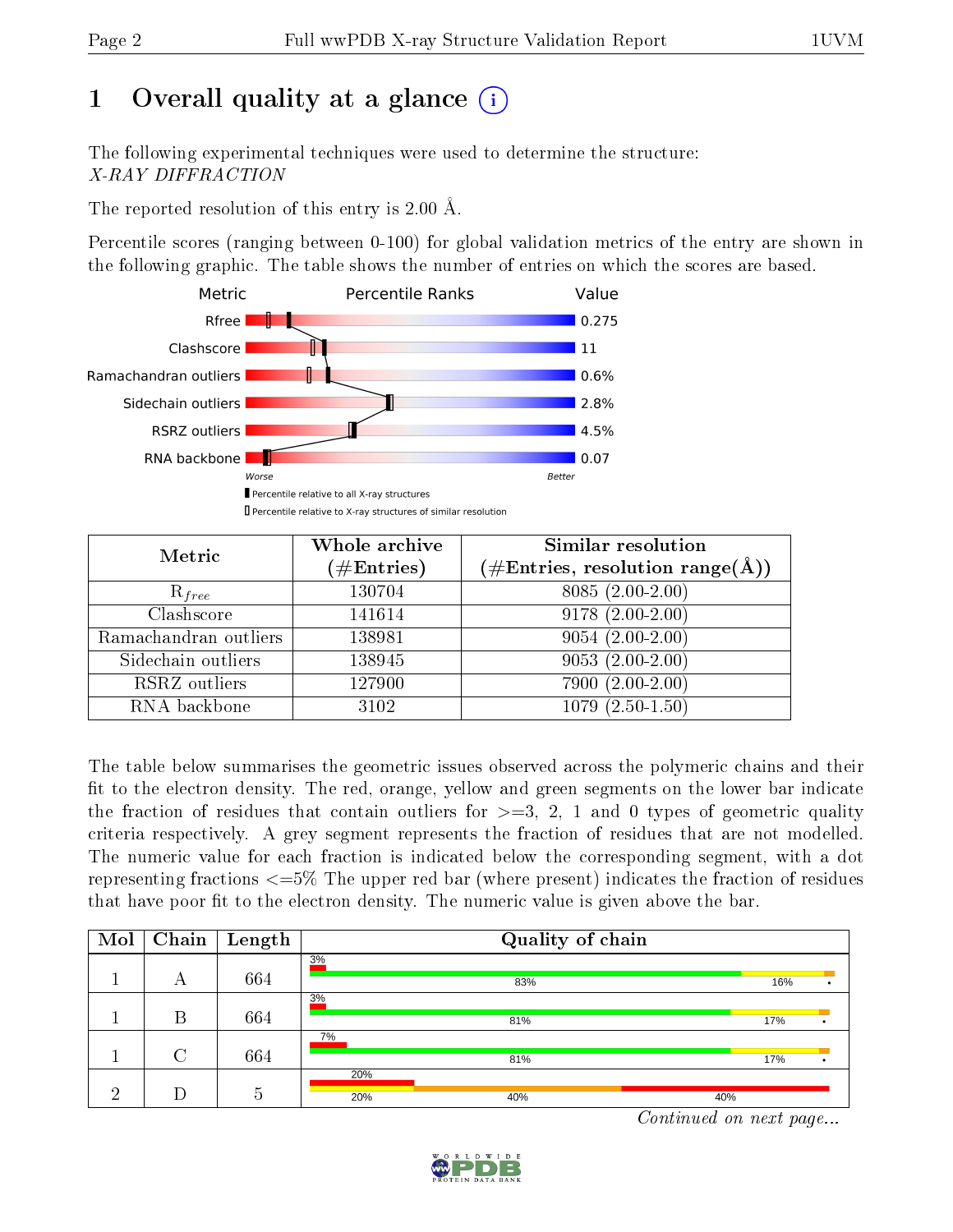| Mol | Chain | ' Length |     | Quality of chain |     |
|-----|-------|----------|-----|------------------|-----|
|     |       |          |     | 60%              |     |
|     |       |          | 20% | 60%              | 20% |
|     |       |          | 40% |                  |     |
|     |       |          | 20% | 40%              | 40% |

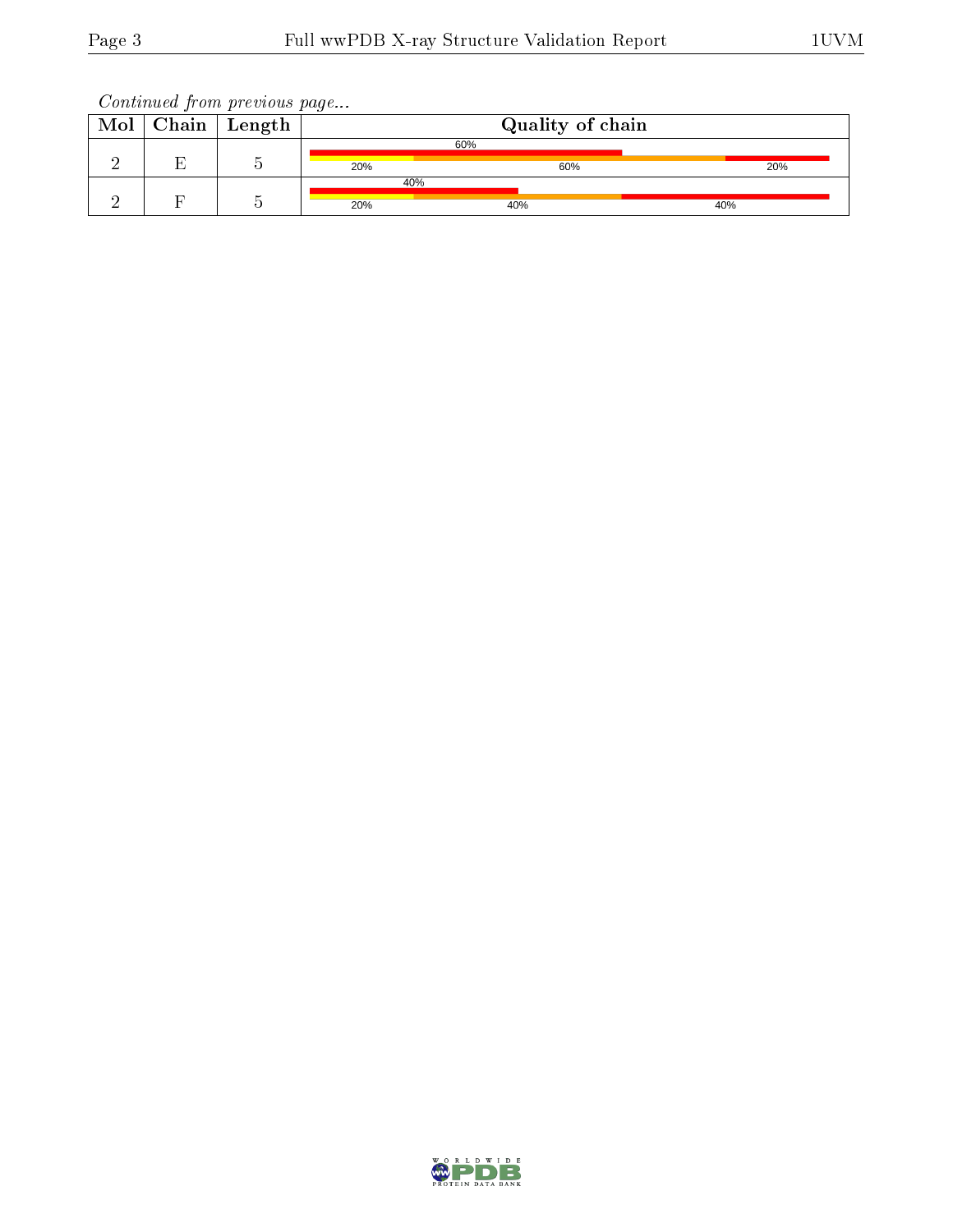# 2 Entry composition  $\left( \cdot \right)$

There are 4 unique types of molecules in this entry. The entry contains 16529 atoms, of which 0 are hydrogens and 0 are deuteriums.

In the tables below, the ZeroOcc column contains the number of atoms modelled with zero occupancy, the AltConf column contains the number of residues with at least one atom in alternate conformation and the Trace column contains the number of residues modelled with at most 2 atoms.

| Mol | Chain   Residues | Atoms |              |         |     | $\rm ZeroOcc \mid AltConf \mid Trace$ |  |  |  |
|-----|------------------|-------|--------------|---------|-----|---------------------------------------|--|--|--|
|     | 664              | Total | $\mathbf{C}$ | N       |     | S                                     |  |  |  |
|     |                  | 5265  | 3342         | 914 977 |     | -32                                   |  |  |  |
|     | 664              | Total | $\mathbf C$  | N       |     | S                                     |  |  |  |
|     |                  | 5265  | 3342 914 977 |         |     | - 32                                  |  |  |  |
|     |                  | Total | C            | -N      |     | S                                     |  |  |  |
|     | 664              | 5265  | 3342         | 914     | 977 | -32                                   |  |  |  |

• Molecule 1 is a protein called RNA-directed RNA polymerase.

There are 3 discrepancies between the modelled and reference sequences:

| Chain | Residue <sup>1</sup> | Modelled   |      | $\mid$ Actual $\mid$ Comment $\mid$ | Reference          |
|-------|----------------------|------------|------|-------------------------------------|--------------------|
|       | 456.                 | <b>MET</b> | ILE. | conflict                            | <b>IINP P11194</b> |
|       | 456                  | MET        | IL E | conflict                            | <b>IINP P11124</b> |
|       | 456.                 | M ET P     | IL E | conflict                            | $\Box$ NP P11194   |

• Molecule 2 is a RNA chain called  $5'-R(*UP*UP*UP*CP*CP)-3'$ .

| Mol |   | Chain Residues | Atoms         |  |            | $ZeroOcc \mid AltConf \mid Trace$ |  |  |  |
|-----|---|----------------|---------------|--|------------|-----------------------------------|--|--|--|
|     |   | $\mathfrak{h}$ | Total C N O P |  |            |                                   |  |  |  |
|     |   |                | 97            |  | 45 12 36 4 |                                   |  |  |  |
|     | E |                | Total C N O   |  |            |                                   |  |  |  |
|     |   | -5             | 97            |  | 45 12 36 4 |                                   |  |  |  |
|     | F | -h             | Total C N O   |  |            |                                   |  |  |  |
|     |   |                | 97            |  | 45 12 36   |                                   |  |  |  |

• Molecule 3 is MANGANESE (II) ION (three-letter code: MN) (formula: Mn).

|  | Mol   Chain   Residues | Atoms    | $ZeroOcc$   AltConf |
|--|------------------------|----------|---------------------|
|  |                        | Total Mn |                     |
|  |                        | Total Mn |                     |

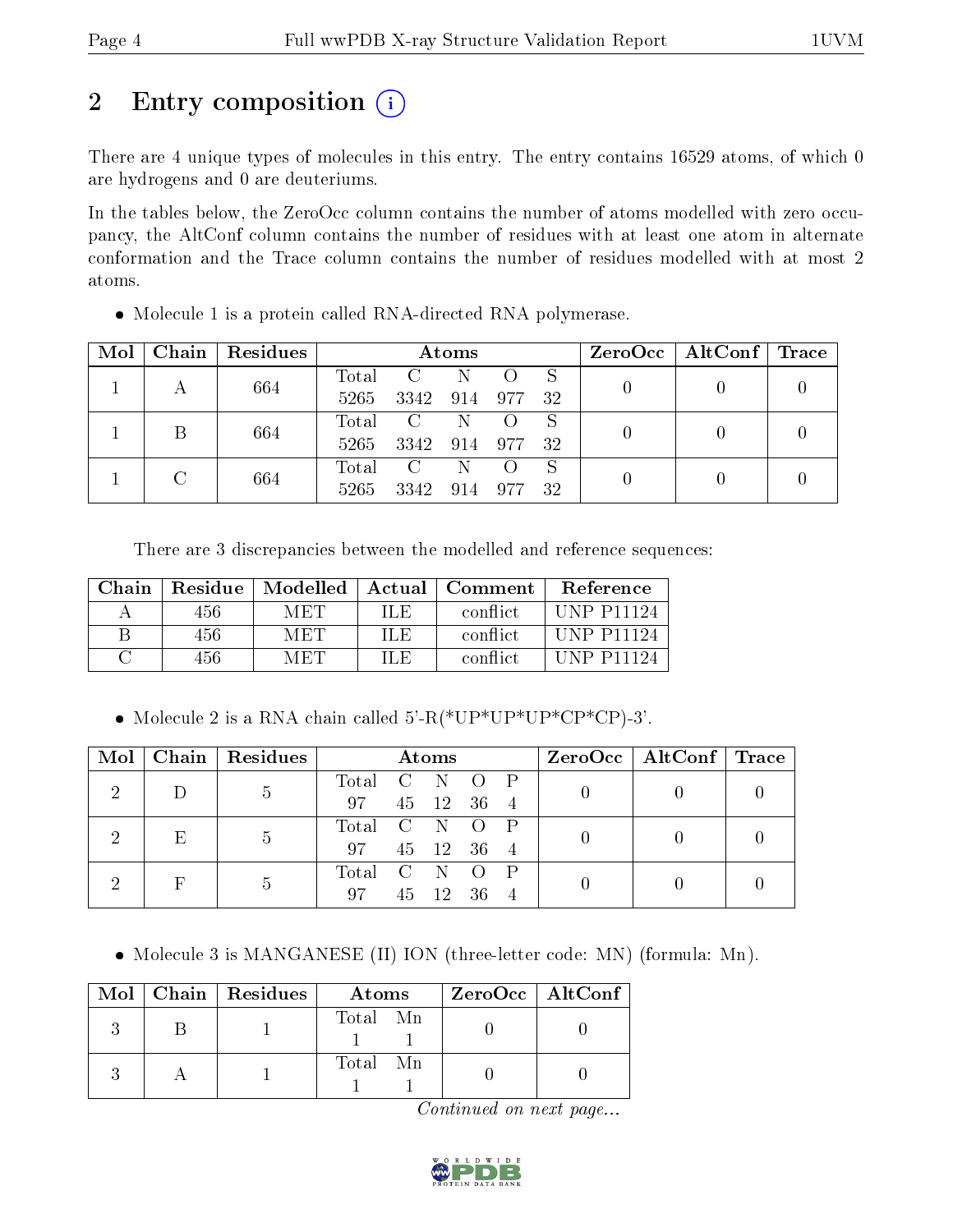Continued from previous page...

|  | $\text{Mol}$   Chain   Residues | Atoms | ZeroOcc   AltConf |
|--|---------------------------------|-------|-------------------|
|  |                                 | Total |                   |

• Molecule 4 is water.

| Mol | Chain | Residues | Atoms                                   | $ZeroOcc \   \$ AltConf |
|-----|-------|----------|-----------------------------------------|-------------------------|
| 4   | А     | 158      | Total<br>$\left( \right)$<br>158<br>158 |                         |
|     | В     | 181      | Total<br>$\left( \right)$<br>181<br>181 |                         |
|     | C     | 99       | Total<br>$\Omega$<br>99<br>99           |                         |
|     | D     |          | Total<br>$\left($                       |                         |
|     | F     |          | Total<br>$\left( \right)$               |                         |

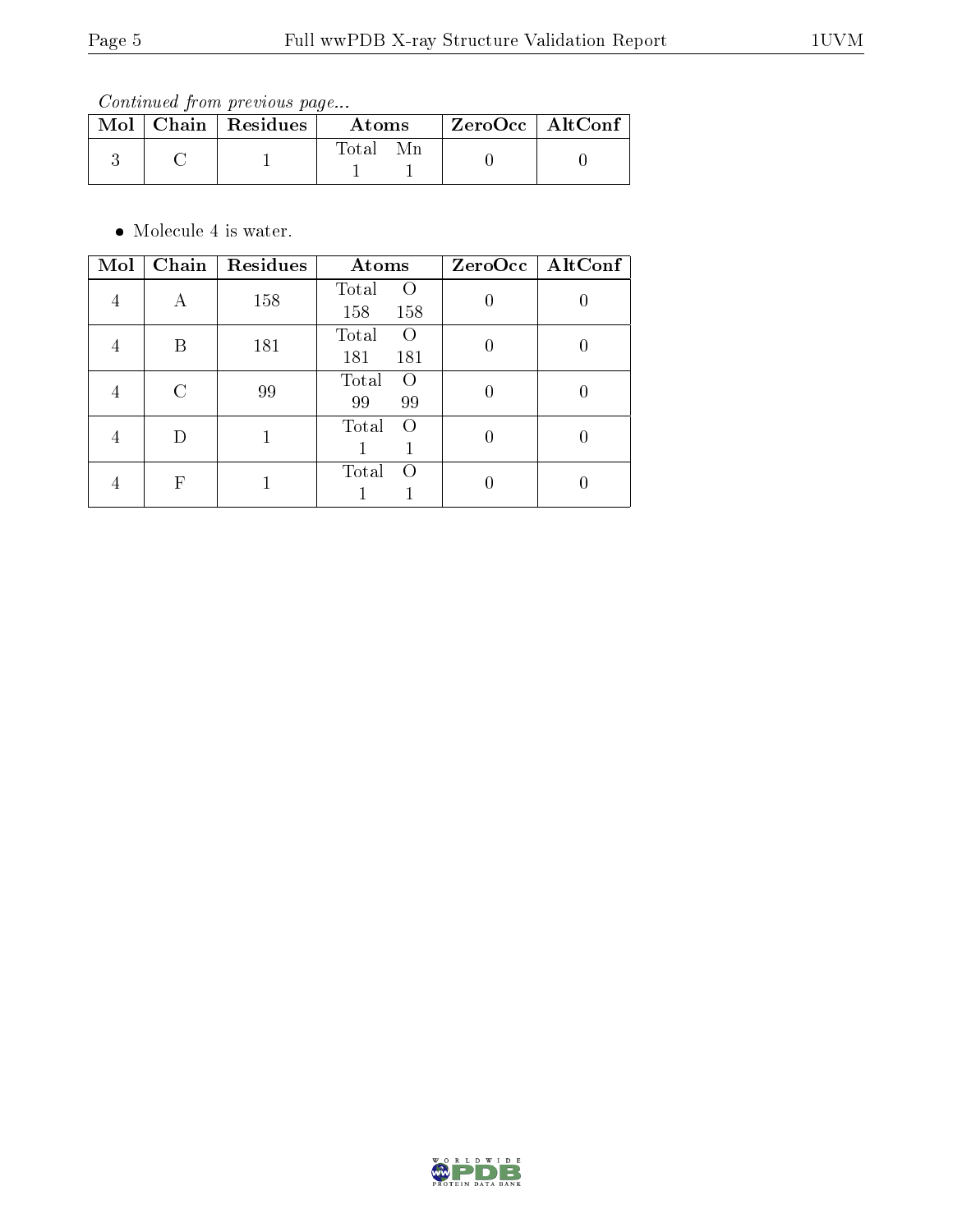## 3 Residue-property plots  $(i)$

These plots are drawn for all protein, RNA and DNA chains in the entry. The first graphic for a chain summarises the proportions of the various outlier classes displayed in the second graphic. The second graphic shows the sequence view annotated by issues in geometry and electron density. Residues are color-coded according to the number of geometric quality criteria for which they contain at least one outlier: green  $= 0$ , yellow  $= 1$ , orange  $= 2$  and red  $= 3$  or more. A red dot above a residue indicates a poor fit to the electron density (RSRZ  $> 2$ ). Stretches of 2 or more consecutive residues without any outlier are shown as a green connector. Residues present in the sample, but not in the model, are shown in grey.



• Molecule 1: RNA-directed RNA polymerase

• Molecule 1: RNA-directed RNA polymerase

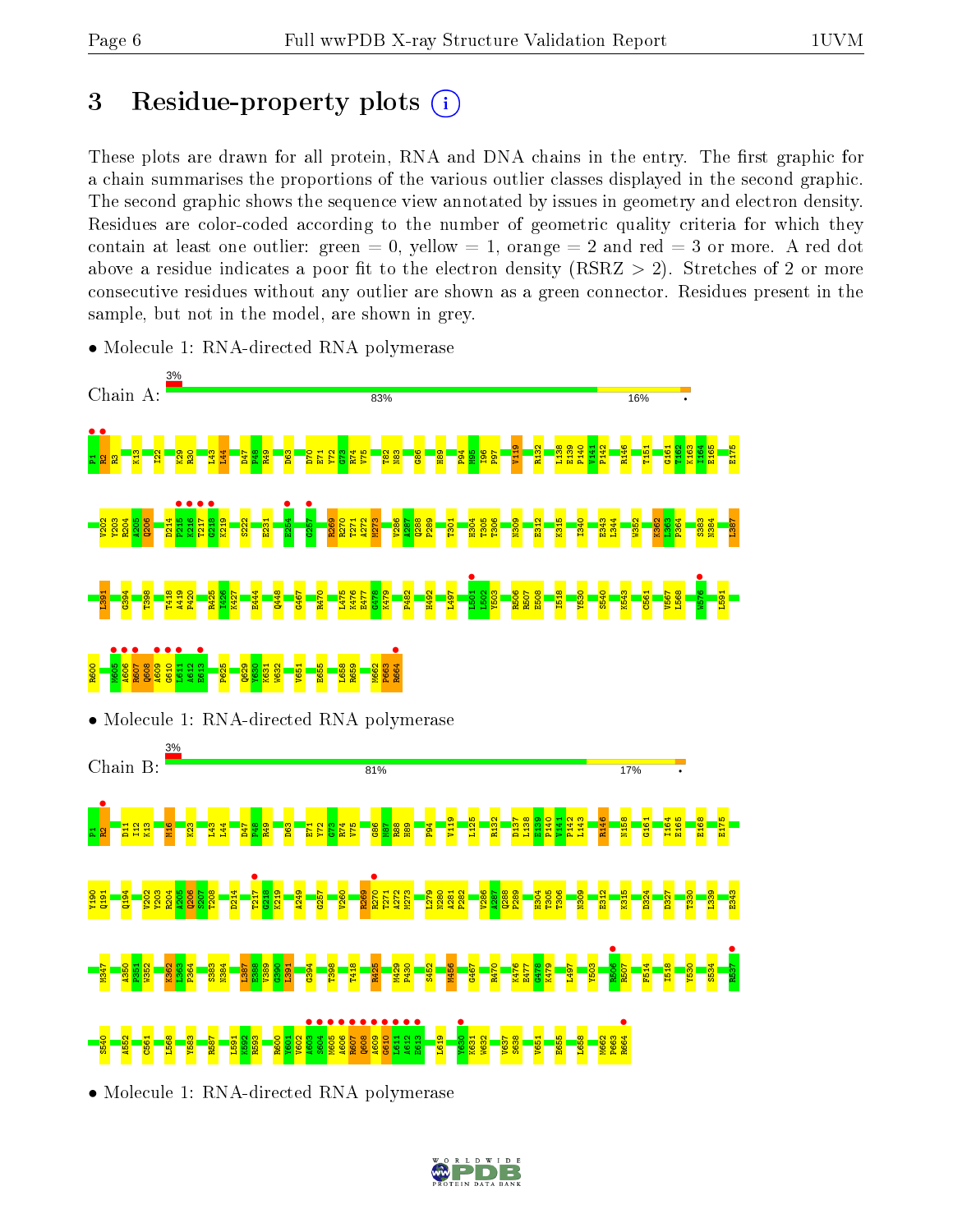

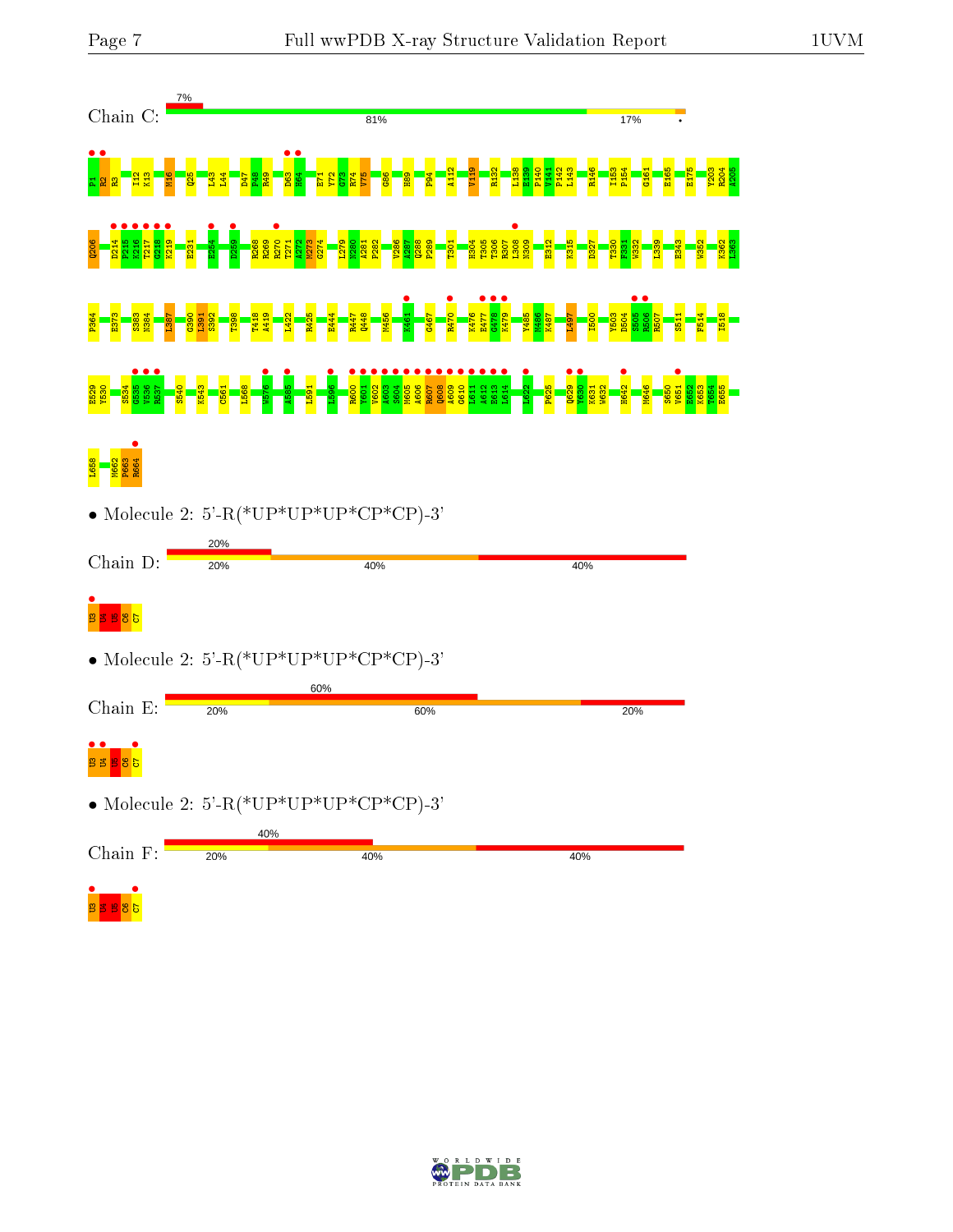## 4 Data and refinement statistics  $(i)$

| Property                                                         | Value                                                       | Source     |
|------------------------------------------------------------------|-------------------------------------------------------------|------------|
| Space group                                                      | P 1 21 1                                                    | Depositor  |
| Cell constants                                                   | $105.95\text{\AA}$ 91.88 $\text{\AA}$<br>$140.76\text{\AA}$ | Depositor  |
| a, b, c, $\alpha$ , $\beta$ , $\gamma$                           | $90.00^{\circ}$<br>$101.56^{\circ}$<br>$90.00^{\circ}$      |            |
| Resolution $(A)$                                                 | $19.82 - 2.00$                                              | Depositor  |
|                                                                  | $19.82 - 2.00$                                              | <b>EDS</b> |
| $\%$ Data completeness                                           | $99.0(19.82-2.00)$                                          | Depositor  |
| (in resolution range)                                            | 99.2 (19.82-2.00)                                           | <b>EDS</b> |
| $R_{merge}$                                                      | 0.07                                                        | Depositor  |
| $\mathrm{R}_{sym}$                                               | (Not available)                                             | Depositor  |
| $\langle I/\sigma(I) \rangle^{-1}$                               | $1.99$ (at $2.01\text{\AA}$ )                               | Xtriage    |
| Refinement program                                               | $\overline{\text{CNS} 1.1}$                                 | Depositor  |
|                                                                  | 0.241, 0.276                                                | Depositor  |
| $R, R_{free}$                                                    | $0.240\,$<br>0.275<br>$\mathbf{r}$                          | DCC        |
| $R_{free}$ test set                                              | 8877 reflections $(5.02\%)$                                 | wwPDB-VP   |
| Wilson B-factor $(A^2)$                                          | 33.3                                                        | Xtriage    |
| Anisotropy                                                       | 0.675                                                       | Xtriage    |
| Bulk solvent $k_{sol}(\text{e}/\text{A}^3), B_{sol}(\text{A}^2)$ | 0.37, 43.6                                                  | <b>EDS</b> |
| L-test for $\mathrm{twinning}^2$                                 | $< L >$ = 0.50, $< L2 >$ = 0.34                             | Xtriage    |
| Estimated twinning fraction                                      | No twinning to report.                                      | Xtriage    |
| $\overline{F_o}, \overline{F_c}$ correlation                     | 0.95                                                        | <b>EDS</b> |
| Total number of atoms                                            | 16529                                                       | wwPDB-VP   |
| Average B, all atoms $(A^2)$                                     | 44.0                                                        | wwPDB-VP   |

Xtriage's analysis on translational NCS is as follows: The largest off-origin peak in the Patterson function is  $2.87\%$  of the height of the origin peak. No significant pseudotranslation is detected.

<sup>&</sup>lt;sup>2</sup>Theoretical values of  $\langle |L| \rangle$ ,  $\langle L^2 \rangle$  for acentric reflections are 0.5, 0.333 respectively for untwinned datasets, and 0.375, 0.2 for perfectly twinned datasets.



<span id="page-7-1"></span><span id="page-7-0"></span><sup>1</sup> Intensities estimated from amplitudes.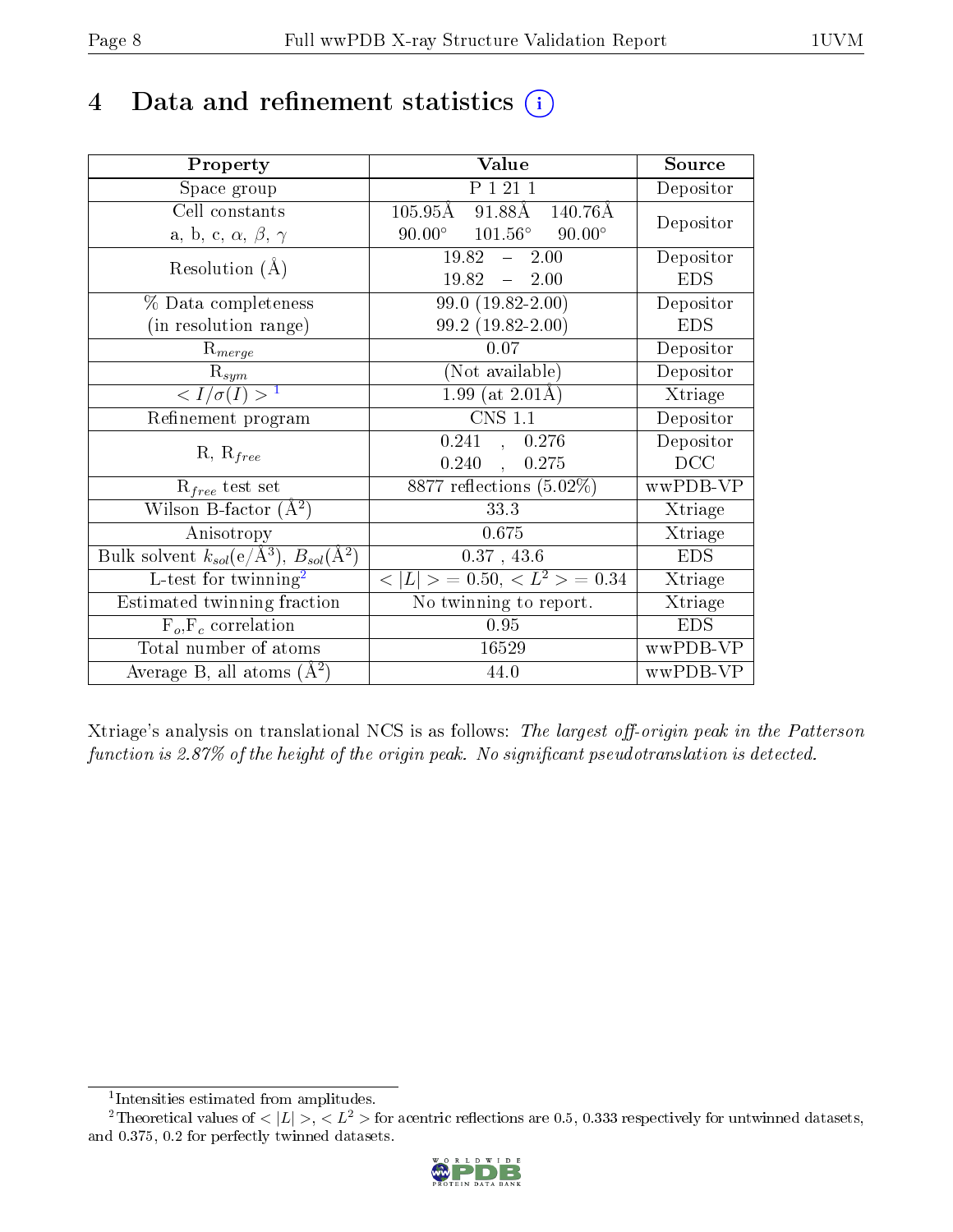# 5 Model quality  $(i)$

### 5.1 Standard geometry  $(i)$

Bond lengths and bond angles in the following residue types are not validated in this section: MN

The Z score for a bond length (or angle) is the number of standard deviations the observed value is removed from the expected value. A bond length (or angle) with  $|Z| > 5$  is considered an outlier worth inspection. RMSZ is the root-mean-square of all Z scores of the bond lengths (or angles).

| Mol           | Chain |      | Bond lengths                  | Bond angles |                   |  |
|---------------|-------|------|-------------------------------|-------------|-------------------|--|
|               |       | RMSZ | # $ Z  > 5$                   | RMSZ        | Z   > 5           |  |
|               |       | 0.67 | 0/5396                        | 0.79        | $2/7297(0.0\%)$   |  |
|               | В     | 0.65 | $1/5396$ $(0.0\%)$            | 0.80        | $5/7297(0.1\%)$   |  |
|               | C     | 0.66 | 0/5396                        | 0.78        | $1/7297(0.0\%)$   |  |
| $\mathcal{P}$ | Ð     | 0.89 | 0/106                         | 1.54        | $5/162$ $(3.1\%)$ |  |
| 2             | Е     | 0.78 | 0/106                         | 1.43        | $3/162$ $(1.9\%)$ |  |
| 2             | F     | 0.87 | 0/106                         | 1.41        | $4/162$ $(2.5\%)$ |  |
|               | АH    | 0.66 | $^{\prime}16506$<br>$(0.0\%)$ | 0.81        | $20/22377(0.1\%)$ |  |

Chiral center outliers are detected by calculating the chiral volume of a chiral center and verifying if the center is modelled as a planar moiety or with the opposite hand.A planarity outlier is detected by checking planarity of atoms in a peptide group, atoms in a mainchain group or atoms of a sidechain that are expected to be planar.

|  | Mol   Chain   $\#\text{Chirality outliers}$   $\#\text{Planarity outliers}$ |  |
|--|-----------------------------------------------------------------------------|--|
|  |                                                                             |  |
|  |                                                                             |  |
|  |                                                                             |  |
|  |                                                                             |  |

All (1) bond length outliers are listed below:

|  |     | $\mid$ Mol $\mid$ Chain $\mid$ Res $\mid$ Type $\mid$ Atoms $\mid$ - Z $\mid$ | $\Box$ Observed( $\AA$ ) $\Box$ Ideal( $\AA$ ) |  |
|--|-----|-------------------------------------------------------------------------------|------------------------------------------------|--|
|  | 456 | $+$ MET $+$ SD-CE $+$ -7.06                                                   | $1.38\,$                                       |  |

All (20) bond angle outliers are listed below:

| Mol | Chain | Res | Type | Atoms        |      | Observed $(°)$ | $Ideal(^{\circ})$ |
|-----|-------|-----|------|--------------|------|----------------|-------------------|
|     |       |     |      | $N1-C1'-C2'$ |      | 125.74         | -114.00           |
|     |       |     |      | $N1-C1'-C2'$ |      | 125.01         | 114.00            |
|     |       |     |      | $N1-C1'C2'$  | 8.23 | 124.71         | -14.00-           |

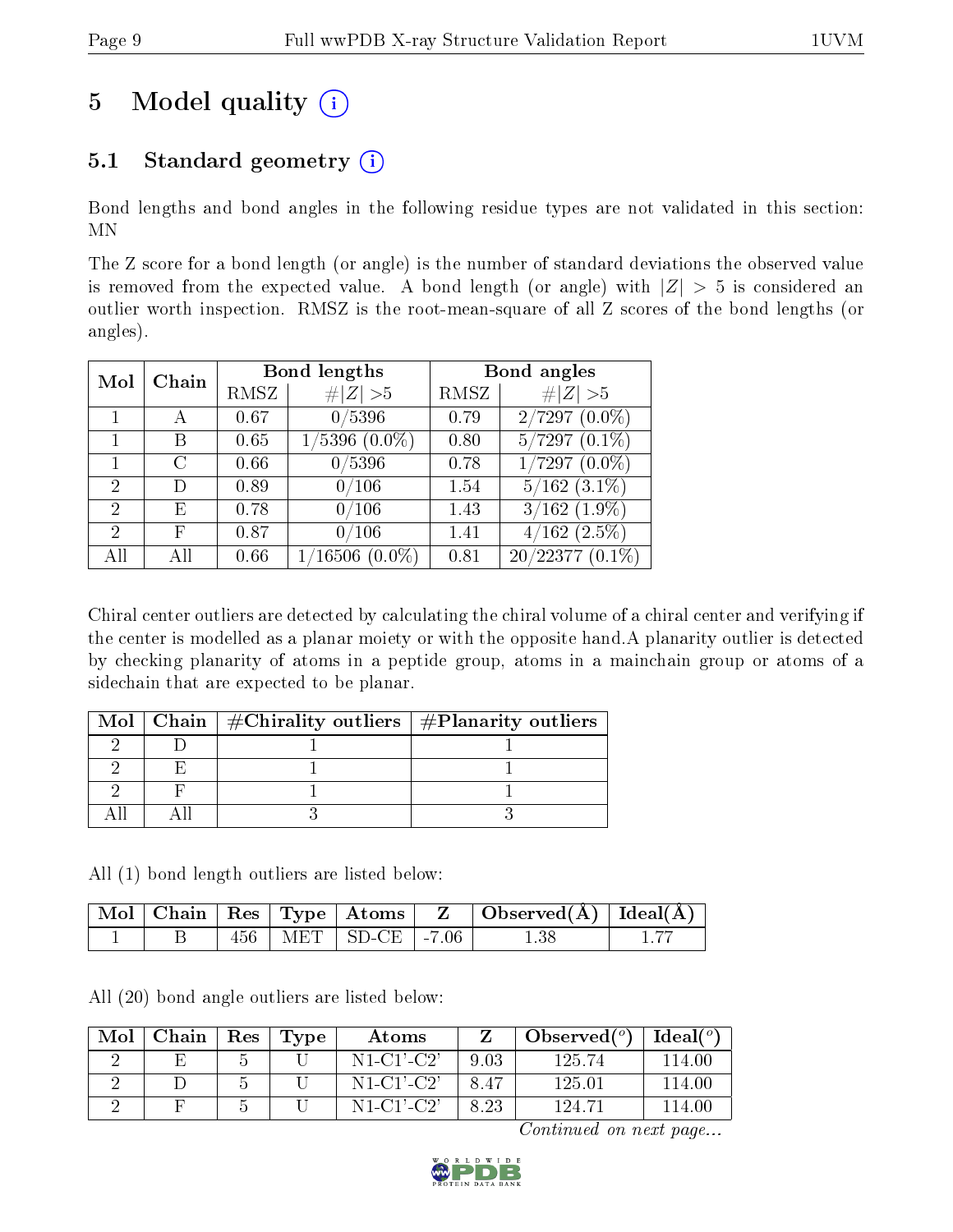| Mol            | Chain        | Res            | <b>Type</b>    | Atoms                 | Z       | $\text{Observed}(^{\text{o}})$ | Ideal $(°)$ |
|----------------|--------------|----------------|----------------|-----------------------|---------|--------------------------------|-------------|
| 1              | B            | 206            | <b>GLN</b>     | $N$ -CA-C             | $-6.98$ | 92.16                          | 111.00      |
| $\overline{2}$ | $\mathbf{F}$ | 5              | U              | $C1'$ - $O4'$ - $C4'$ | $-6.92$ | 104.37                         | 109.90      |
| $\mathbf{1}$   | $\rm C$      | 206            | <b>GLN</b>     | $N$ -CA-C             | $-6.91$ | 92.33                          | 111.00      |
| $\overline{2}$ | D            | 5              | U              | $C1'$ - $O4'$ - $C4'$ | $-6.70$ | 104.54                         | 109.90      |
| 1              | А            | 206            | <b>GLN</b>     | $N$ -CA-C             | $-6.67$ | 92.99                          | 111.00      |
| $\overline{2}$ | E            | 5              | $\overline{U}$ | $C1'$ - $O4'$ - $C4'$ | $-6.66$ | 104.57                         | 109.90      |
| $\overline{2}$ | D            | 5              | U              | $O4'$ -C1'-N1         | 6.00    | 113.00                         | 108.20      |
| $\overline{2}$ | D            | 4              | $\overline{U}$ | $N1-C1'-C2'$          | 5.70    | 121.41                         | 114.00      |
| $\overline{2}$ | D            | 4              | $\overline{U}$ | $O5'$ -P-OP2          | $-5.62$ | 100.64                         | 105.70      |
| $\overline{2}$ | E            | 5              | $\overline{U}$ | $O4'$ -C1'-N1         | 5.61    | 112.69                         | 108.20      |
| 1              | B            | 425            | $\rm{ARG}$     | $NE$ -CZ-NH2          | $-5.55$ | 117.53                         | 120.30      |
| $\mathbf 1$    | B            | 362            | <b>LYS</b>     | $CD-CE-NZ$            | $-5.50$ | 99.06                          | 111.70      |
| $\overline{2}$ | $\mathbf{F}$ | 5              | U              | $O4'$ -C1'-N1         | 5.46    | 112.56                         | 108.20      |
| 1              | A            | 362            | <b>LYS</b>     | $CD-CE-NZ$            | $-5.36$ | 99.38                          | 111.70      |
| 1              | B            | 88             | $\rm{ARG}$     | NE-CZ-NH1             | $-5.30$ | 117.65                         | 120.30      |
| $\mathbf 1$    | B            | 11             | ASP            | $CB-CG-OD2$           | 5.29    | 123.06                         | 118.30      |
| $\overline{2}$ | $\mathbf{F}$ | $\overline{4}$ | $\mathbf{U}$   | $N1-C1-C2'$           | 5.17    | 120.73                         | 114.00      |

All (3) chirality outliers are listed below:

| Mol | Chain | Res | Type | Atom |
|-----|-------|-----|------|------|
|     |       |     |      |      |
|     |       |     |      |      |
|     |       |     |      |      |

All (3) planarity outliers are listed below:

| Mol | Chain | Res | <b>Type</b> | Group     |
|-----|-------|-----|-------------|-----------|
|     |       |     |             | Sidechain |
|     |       |     |             | Sidechain |
|     |       |     |             | Sidechain |

### 5.2 Too-close contacts  $(i)$

In the following table, the Non-H and H(model) columns list the number of non-hydrogen atoms and hydrogen atoms in the chain respectively. The H(added) column lists the number of hydrogen atoms added and optimized by MolProbity. The Clashes column lists the number of clashes within the asymmetric unit, whereas Symm-Clashes lists symmetry related clashes.

|  |                 |  | Mol   Chain   Non-H   H(model)   H(added)   Clashes   Symm-Clashes |
|--|-----------------|--|--------------------------------------------------------------------|
|  | $526\mathrm{5}$ |  |                                                                    |

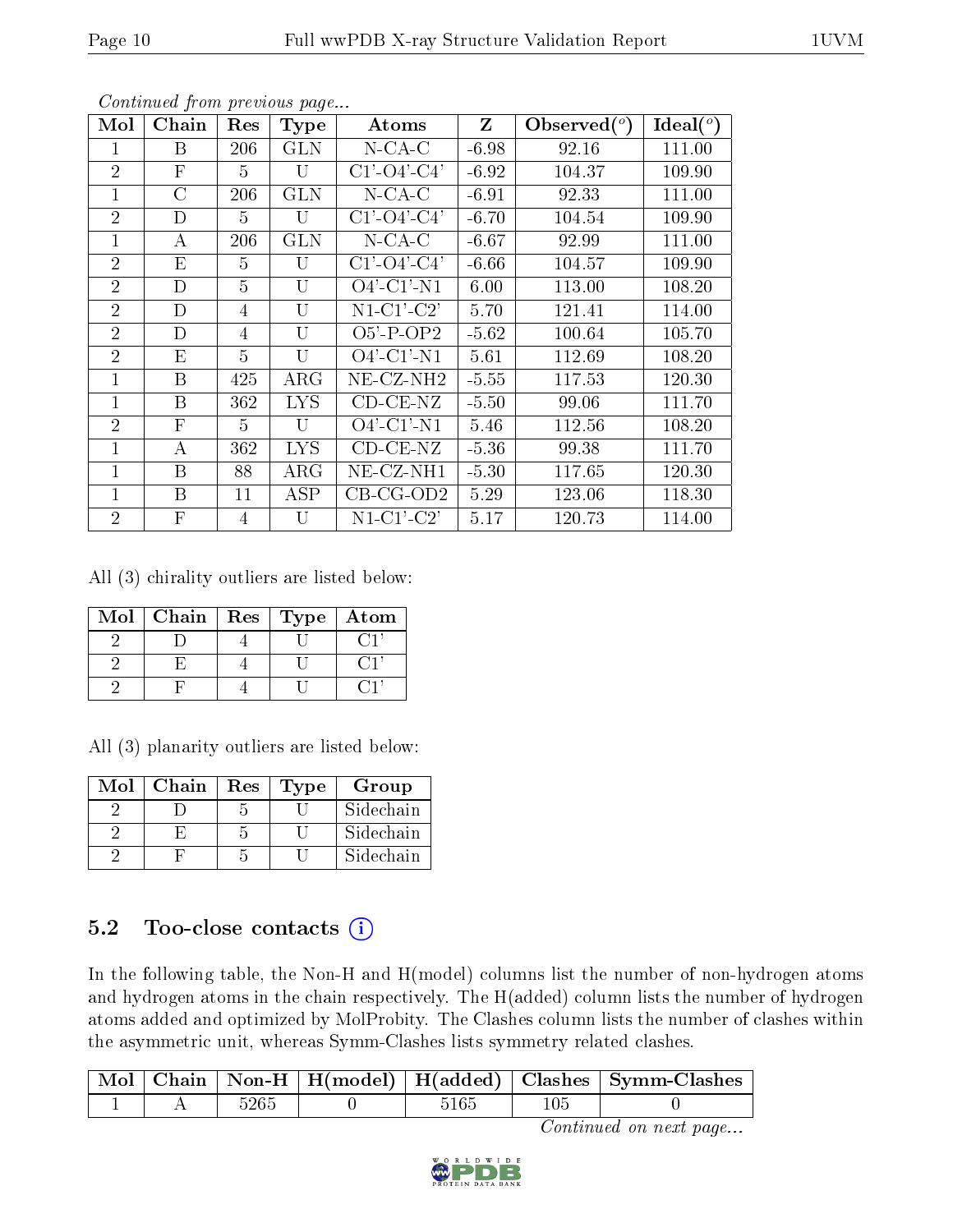| $\overline{\text{M}}$ ol | Chain                     | $Non-H$ | H (model) | H(added)         | Clashes  | Symm-Clashes     |
|--------------------------|---------------------------|---------|-----------|------------------|----------|------------------|
|                          | B                         | 5265    | $\theta$  | 5165             | 108      | $\left( \right)$ |
|                          | $\rm C$                   | 5265    | 0         | 5165             | 119      | 0                |
| $\overline{2}$           | D                         | 97      | $\theta$  | 54               | 17       | 0                |
| $\overline{2}$           | E                         | 97      | 0         | 54               | 13       | 0                |
| $\overline{2}$           | $\overline{F}$            | 97      | 0         | 54               | 15       | $\overline{0}$   |
| 3                        | А                         |         | 0         | $\left( \right)$ | $\theta$ | 0                |
| 3                        | B                         |         | 0         | $\theta$         | 0        | 0                |
| 3                        | $\overline{C}$            |         | 0         | $\theta$         | $\theta$ | 0                |
| 4                        | А                         | 158     | 0         | $\overline{0}$   | 6        |                  |
| 4                        | B                         | 181     | $\theta$  | $\theta$         | 10       |                  |
| 4                        | $\overline{C}$            | 99      | 0         | $\overline{0}$   | 9        | 0                |
| 4                        | D                         |         | 0         | 0                | 0        | 0                |
| 4                        | $\boldsymbol{\mathrm{F}}$ |         | 0         |                  |          | 0                |
| All                      | All                       | 16529   | 0         | 15657            | 353      |                  |

The all-atom clashscore is defined as the number of clashes found per 1000 atoms (including hydrogen atoms). The all-atom clashscore for this structure is 11.

All (353) close contacts within the same asymmetric unit are listed below, sorted by their clash magnitude.

| Atom-1             | Atom-2            | Interatomic    | Clash         |
|--------------------|-------------------|----------------|---------------|
|                    |                   | distance $(A)$ | overlap $(A)$ |
| 1:B:561:CYS:HB2    | 4: B: 2166: HOH:O | 1.52           | 1.07          |
| 1:C:2:ARG:NH1      | 4:C:2002:HOH:O    | 1.88           | 1.05          |
| 1: A:204:ARG:HE    | 2:D:6:C:N4        | 1.65           | 0.93          |
| 1: A:364:PRO:HA    | 1:A:387:LEU:HD22  | 1.49           | 0.92          |
| 1:C:606:ALA:HB3    | 1:C:609:ALA:HB2   | 1.56           | 0.88          |
| 1:B:606:ALA:HB3    | 1:B:609:ALA:HB2   | 1.55           | 0.88          |
| 1:B:204:ARG:HE     | 2:E:6:C:N4        | 1.74           | 0.85          |
| 1:C:204:ARG:HE     | 2: F:6: C: N4     | 1.76           | 0.84          |
| 1:B:364:PRO:HA     | 1:B:387:LEU:HD22  | 1.58           | 0.84          |
| 1:A:606:ALA:HB3    | 1:A:609:ALA:HB2   | 1.59           | 0.83          |
| 1:C:364:PRO:HA     | 1:C:387:LEU:HD22  | 1.61           | 0.81          |
| 1:A:204:ARG:NE     | 2:D:6:C:N4        | 2.31           | 0.79          |
| 1:A:470:ARG:HH11   | 1: A:470:ARG:HG3  | 1.49           | 0.75          |
| 1:C:72:TYR:CE1     | 1:C:476:LYS:HD3   | 2.22           | 0.75          |
| 1:C:470:ARG:HG3    | 1:C:470:ARG:HH11  | 1.53           | 0.74          |
| 4: A:2046: HOH:O   | 2:D:5:U:H5        | 1.71           | 0.74          |
| 1: A:427: LYS: HE2 | 1:C:12:ILE:HG21   | 1.68           | 0.74          |
| 1:B:217:THR:HG23   | 1:B:219:LYS:H     | 1.52           | 0.74          |
| 1:C:600:ARG:HB2    | 1:C:600:ARG:HH11  | 1.52           | 0.73          |
| 2: D: 3: U: O2'    | 2:D:4:U:OP1       | 2.07           | 0.73          |

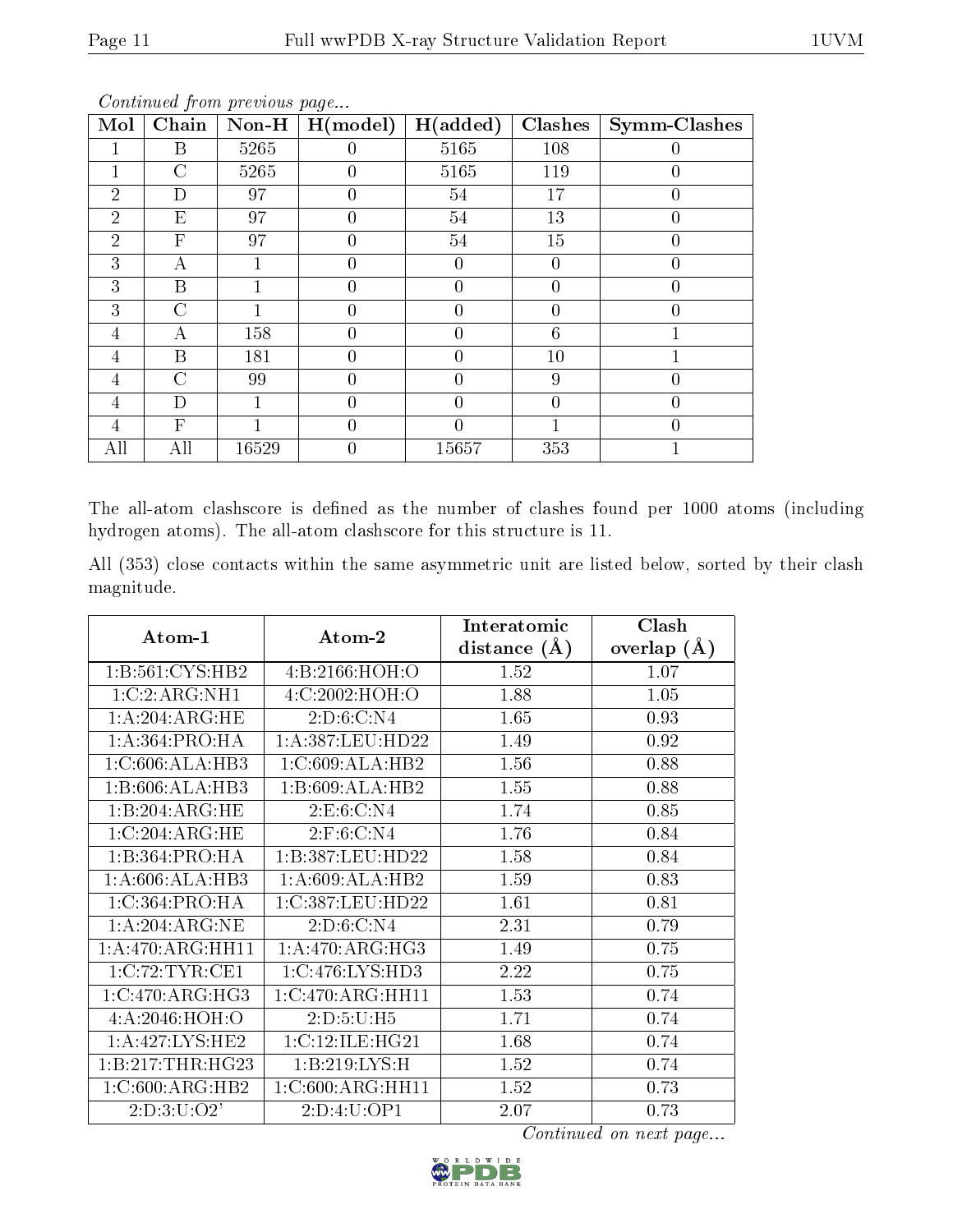| Continuata from previous page         |                        | Interatomic    | Clash           |
|---------------------------------------|------------------------|----------------|-----------------|
| Atom-1                                | Atom-2                 | distance $(A)$ | overlap $(\AA)$ |
| 1:A:217:THR:HG23                      | 1:A:219:LYS:H          | 1.54           | 0.73            |
| 1:B:281:ALA:HB3                       | 1:B:282:PRO:HD3        | 1.71           | 0.71            |
| 2:F:6:C:O2'                           | 4:F:2001:HOH:O         | 2.07           | 0.71            |
| 1:B:470:ARG:HG3                       | 1:B:470:ARG:HH11       | 1.57           | 0.70            |
| 1:B:204:ARG:NE                        | 2:E:6:C:N4             | 2.39           | 0.70            |
| 1:C:217:THR:HG23                      | 1:C:219:LYS:H          | 1.57           | 0.70            |
| 1: A:72:TYR:CE1                       | 1: A:476: LYS: HD3     | 2.27           | 0.69            |
| 1:C:281:ALA:HB3                       | 1:C:282:PRO:HD3        | 1.74           | 0.69            |
| 1:B:47:ASP:OD1                        | 1:B:49:ARG:HD3         | 1.93           | 0.69            |
| 1:A:608:GLN:HE22                      | 1:B:593:ARG:CZ         | 2.06           | 0.68            |
| 1:B:137:ASP:OD2                       | 4:B:2052:HOH:O         | 2.11           | 0.68            |
| 1:B:204:ARG:NE                        | 2:E:6:C:H41            | 1.92           | 0.67            |
| 1:B:606:ALA:HB3                       | 1:B:609:ALA:CB         | 2.24           | 0.67            |
| 1:A:214:ASP:HB3                       | 1:A:217:THR:HG22       | 1.75           | 0.67            |
| 1:C:3:ARG:HD3                         | 4:C:2006:HOH:O         | 1.94           | 0.67            |
| 1:C:2:ARG:HA                          | 4:C:2004:HOH:O         | 1.95           | 0.67            |
| 1:B:600:ARG:HH11                      | 1:B:600:ARG:HB2        | 1.60           | 0.66            |
| 1:A:214:ASP:HB3                       | 1: A:217:THR:CG2       | 2.26           | 0.66            |
| 1:C:312:GLU:HA                        | 1:C:315:LYS:HE2        | 1.76           | 0.66            |
| 1:C:214:ASP:HB3                       | 1:C:217:THR:HG22       | 1.76           | 0.66            |
| 1:C:606:ALA:HB3                       | 1:C:609:ALA:CB         | 2.25           | 0.65            |
| 1: A:204:ARG:NE                       | 2:D:6:C:H41            | 1.95           | 0.65            |
| 1:A:71:GLU:CD                         | 1:A:71:GLU:H           | 2.00           | 0.65            |
| 1:B:606:ALA:C                         | 1: B:608: GLN:H        | 1.98           | 0.65            |
| 1:B:74:ARG:HD2                        | 1:B:507:ARG:HD2        | 1.77           | 0.65            |
| 1:A:608:GLN:HE22                      | 1:B:593:ARG:NH1        | 1.95           | 0.65            |
| 1:B:600:ARG:NH1                       | 1:B:600:ARG:HB2        | 2.11           | 0.65            |
| 1:C:600:ARG:HB2                       | 1:C:600:ARG:NH1        | 2.11           | 0.65            |
| 1:C:74:ARG:HB3                        | 1:C:503:TYR:CD2        | 2.31           | 0.64            |
| 1:C:606:ALA:C                         | 1: C:608: GLN:H        | 1.99           | 0.64            |
| 2: D: 5: U: O2'                       | $2:D:6:C.\overline{P}$ | 2.55           | 0.64            |
| 1:A:364:PRO:HA                        | 1: A: 387: LEU: CD2    | 2.25           | 0.64            |
| 1:C:204:ARG:NH1                       | 4: C: 2044: HOH:O      | 2.29           | 0.64            |
| 1:A:74:ARG:HD2                        | 1:A:507:ARG:HD2        | 1.80           | 0.64            |
| 1:B:362:LYS:HD2                       | 4:B:2119:HOH:O         | 1.97           | 0.64            |
| 1:B:452:SER:O                         | 4:B:2136:HOH:O         | 2.15           | 0.64            |
| 1:B:71:GLU:H                          | 1:B:71:GLU:CD          | 2.00           | 0.64            |
| $1:B:425:A\overline{\mathrm{RG:HD3}}$ | 4:B:2131:HOH:O         | 1.98           | 0.63            |
| 1:B:191:GLN:HG2                       | 4:B:2067:HOH:O         | 1.98           | 0.63            |
| 1:C:664:ARG:HA                        | 1:C:664:ARG:NE         | 2.14           | 0.63            |
| 1:C:529:GLU:HB3                       | 4:C:2044:HOH:O         | 1.98           | 0.63            |

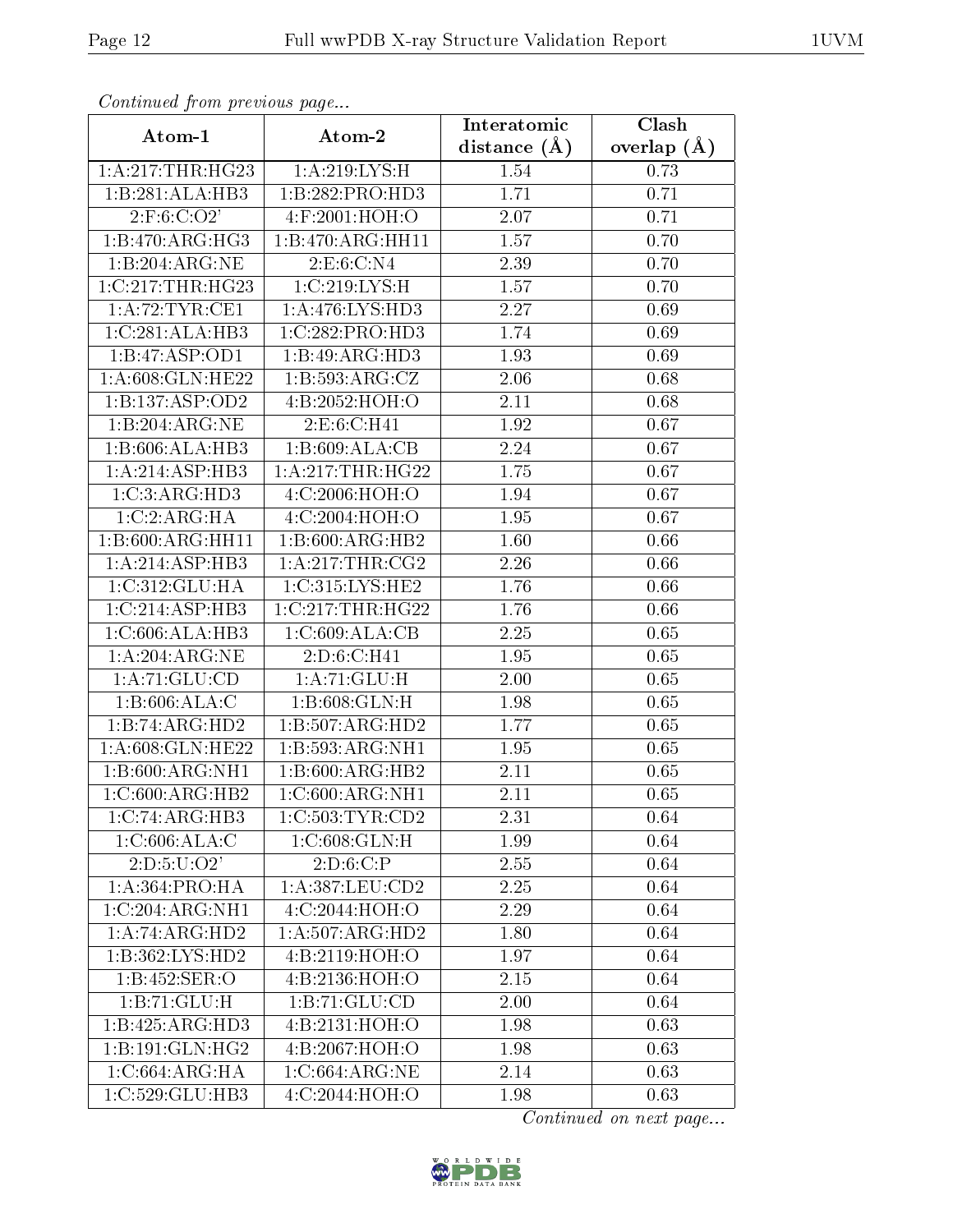| Continuati pont previous page |                              | Interatomic      | Clash           |
|-------------------------------|------------------------------|------------------|-----------------|
| Atom-1                        | Atom-2                       | distance $(\AA)$ | overlap $(\AA)$ |
| 1: A:663:PRO:O                | 1: A:664: ARG: CZ            | 2.47             | 0.62            |
| 1:B:72:TYR:CE1                | 1:B:476:LYS:HD3              | 2.34             | 0.62            |
| 1:C:74:ARG:HD2                | 1:C:507:ARG:HD2              | 1.79             | 0.62            |
| 1:C:2:ARG:CA                  | 4: C:2004: HOH:O             | 2.48             | 0.62            |
| 1: B:16: MET:HE2              | 4:B:2067:HOH:O               | 1.98             | 0.62            |
| 1:C:270:ARG:HG3               | 1:C:270:ARG:HH11             | 1.62             | 0.62            |
| 1:A:47:ASP:OD1                | 1:A:49:ARG:HD3               | 2.00             | 0.62            |
| 1: A:142: PRO:HG3             | 1:A:651:VAL:HG22             | 1.81             | 0.61            |
| 1:C:214:ASP:HB3               | $1:C:2\overline{17:THR:CG2}$ | 2.30             | 0.61            |
| 1: B: 312: GLU: HA            | 1: B:315: LYS: HE2           | 1.83             | 0.61            |
| 1: A:606:ALA:C                | 1: A:608: GLN: H             | 2.04             | 0.61            |
| 1:C:2:ARG:CB                  | 4:C:2004:HOH:O               | 2.48             | 0.60            |
| 1:C:447:ARG:HG2               | 4:C:2081:HOH:O               | 2.00             | 0.60            |
| 2: D: 5: U: O2'               | 2:D:6:C:OP1                  | 2.19             | 0.60            |
| 4:A:2046:HOH:O                | 2: D: 5: U: C5               | 2.51             | 0.60            |
| 1:A:391:LEU:HD13              | 1:A:398:THR:HG23             | 1.82             | 0.60            |
| 1:C:75:VAL:HG11               | 1:C:500:ILE:HG23             | 1.83             | 0.60            |
| 2: E: 5: U: O2'               | 2: E: 6: C: OP1              | 2.19             | 0.60            |
| 1:A:74:ARG:HB3                | 1: A:503: TYR:CD2            | 2.36             | 0.59            |
| 1:C:477:GLU:HG3               | 1:C:479:LYS:HE3              | 1.83             | 0.59            |
| 1:C:204:ARG:NE                | 2:F:6:C:N4                   | 2.47             | 0.59            |
| 1:B:391:LEU:HD13              | 1:B:398:THR:HG23             | 1.84             | 0.59            |
| 1: B:600:ARG:HH11             | 1: B:600:ARG:CB              | 2.15             | 0.59            |
| 1:B:477:GLU:HG3               | 1: B:479: LYS: HE3           | 1.84             | 0.59            |
| 1: A:286: VAL:O               | 1:A:289:PRO:HD2              | 2.03             | 0.58            |
| $1:B:140:PRO:\overline{HG3}$  | 1:B:658:LEU:HD23             | 1.85             | 0.58            |
| 1:B:138:LEU:HB2               | 1:B:662:MET:SD               | 2.44             | 0.58            |
| 1: A:607: ARG:O               | 1:A:608:GLN:HG3              | 2.04             | 0.58            |
| 1:C:629:GLN:HG2               | $2:$ F:7:C:C4                | 2.38             | 0.58            |
| 1: A:2: ARG:C                 | 1:A:2:ARG:HD3                | 2.23             | 0.58            |
| 1: A:477: GLU:HG3             | 1: A:479: LYS: HE3           | 1.85             | 0.58            |
| 2:D:4:U:H4'                   | 2:D:5:U:OP1                  | 2.03             | 0.58            |
| $2:$ F:5:U:O2'                | 2: F:6:C:P                   | 2.62             | 0.58            |
| 1:B:606:ALA:CB                | 1:B:609:ALA:HB2              | 2.29             | 0.58            |
| 1: A:600:ARG:HB2              | 1: A:600:ARG:HH11            | 1.68             | 0.58            |
| 1: A:312: GLU: HA             | 1: A: 315: LYS: HE2          | 1.86             | 0.57            |
| 1:B:286:VAL:O                 | 1:B:289:PRO:HD2              | 2.04             | 0.57            |
| 1:B:142:PRO:HG3               | 1:B:651:VAL:HG22             | 1.86             | 0.57            |
| 2:E:5:U:HO2'                  | 2: E:6:C:P                   | 2.28             | 0.57            |
| 1: B: 161: GLY:O              | 1: B: 165: GLU: HG3          | 2.04             | 0.57            |
| 1:B:206:GLN:OE1               | 1:B:270:ARG:NH1              | $2.38\,$         | 0.57            |

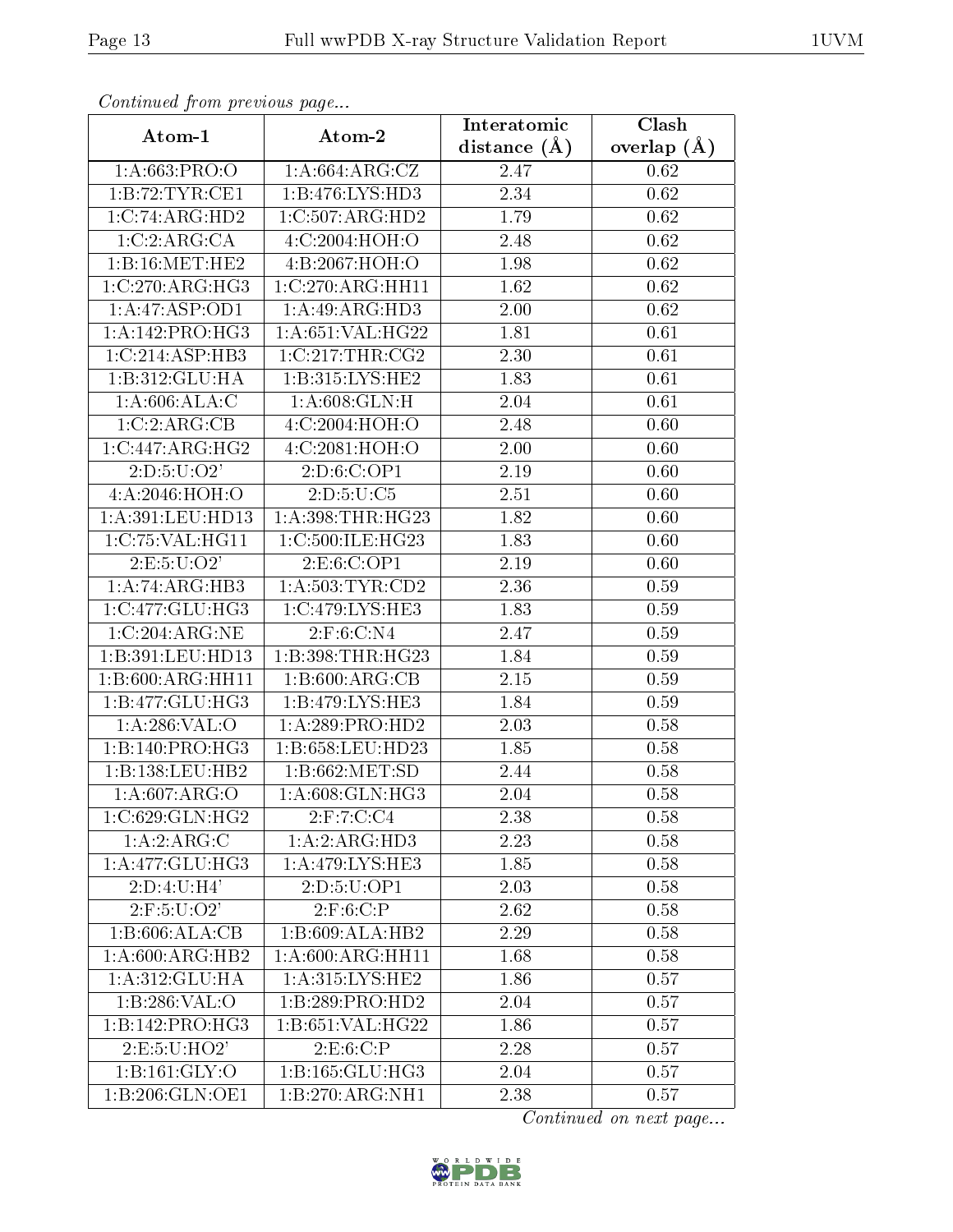| Communica from precious page |                              | Interatomic       | Clash             |
|------------------------------|------------------------------|-------------------|-------------------|
| Atom-1                       | Atom-2                       |                   | overlap $(A)$     |
| 1:B:203:TYR:CE1              | 1:B:271:THR:HG22             | 2.40              | 0.57              |
| 2:E:5:U:O2'                  | 2: E:6: C:P                  | $\overline{2}.63$ | 0.57              |
| $2:$ F:5:U:O $2'$            | 2: F:6:C:OP1                 | 2.20              | 0.57              |
| 1:C:71:GLU:CD                | 1:C:71:GLU:H                 | 2.08              | 0.57              |
| 1:A:270:ARG:HH11             | 1:A:270:ARG:HG3              | 1.70              | 0.56              |
| 1:C:138:LEU:HB2              | 1:C:662:MET:SD               | 2.46              | 0.56              |
| 1:C:600:ARG:CB               | 1:C:600:ARG:HH11             | 2.16              | 0.56              |
| 1:C:651:VAL:O                | 1:C:655:GLU:HB2              | 2.05              | 0.56              |
| 1:C:204:ARG:NE               | 2:F:6:C:H41                  | 2.02              | $0.\overline{56}$ |
| 1:C:607:ARG:O                | 1:C:608:GLN:HG3              | 2.05              | 0.56              |
| 1:C:642:HIS:CE1              | 1:C:646:MET:HG3              | 2.39              | 0.56              |
| 1:A:606:ALA:HB3              | 1:A:609:ALA:CB               | 2.34              | 0.56              |
| 1: A:606: ALA:O              | 1: A:608: GLN:N              | 2.35              | 0.56              |
| 1:B:602:VAL:HG12             | 1:B:605:MET:H                | 1.71              | 0.56              |
| 1:A:475:LEU:HD21             | 1:A:482:PRO:HG3              | 1.87              | 0.56              |
| 1: A:203:TYR:CE1             | 1: A:271:THR:HG22            | 2.40              | 0.56              |
| $2:$ F:5:U:HO2'              | 2: F:6:C:P                   | 2.27              | 0.56              |
| 1:B:606:ALA:O                | 1:B:608:GLN:N                | 2.39              | 0.55              |
| 1:C:203:TYR:CE1              | 1:C:271:THR:HG22             | 2.41              | 0.55              |
| 1:A:202:VAL:HG11             | 2: D: 5: U:H3'               | 1.88              | 0.55              |
| 1:B:23:LYS:HE3               | 2: E: 4: U: O 4              | 2.06              | 0.55              |
| 1: B:658:LEU:HG              | 1: B:662:MET:HE2             | 1.88              | 0.55              |
| 1:B:2:ARG:O                  | 1:B:2:ARG:HD3                | 2.06              | 0.55              |
| 1: C: 175: GLU: HA           | 1:C:352:TRP:CE3              | 2.41              | 0.55              |
| 1:C:307:ARG:HD2              | 1:C:514:PHE:O                | 2.06              | 0.55              |
| 1:C:518:ILE:HB               | 1:C:561:CYS:SG               | 2.47              | 0.55              |
| 1:A:214:ASP:CB               | 1: A:217:THR:HG22            | 2.37              | 0.55              |
| 1:C:650:SER:OG               | 1:C:653:LYS:HD2              | 2.07              | 0.55              |
| 1:B:389:VAL:HG22             | 4:Bi:2120:HOH:O              | 2.07              | 0.55              |
| 1:B:202:VAL:CG2              | 1:B:272:ALA:HB3              | 2.37              | 0.54              |
| 1:C:140:PRO:HG3              | 1:C:658:LEU:HD23             | 1.89              | 0.54              |
| 1:C:606:ALA:CB               | 1:C:609:ALA:HB2              | 2.32              | 0.54              |
| 1:C:47:ASP:OD1               | 1:C:49:ARG:HD3               | 2.06              | 0.54              |
| 1:C:663:PRO:O                | 1:C:664:ARG:CZ               | 2.55              | 0.54              |
| 1:B:2:ARG:HD3                | 1:B:2:ARG:C                  | 2.28              | 0.54              |
| 1:A:175:GLU:HA               | 1: A: 352: TRP: CE3          | 2.43              | 0.54              |
| 1:B:663:PRO:O                | 1:B:664:ARG:CZ               | 2.55              | 0.54              |
| 1:A:470:ARG:NH1              | $1:A:470:ARG:\overline{HG3}$ | 2.21              | 0.54              |
| 1: C:606: ALA:O              | 1: C:608: GLN:N              | 2.41              | 0.54              |
| 1:B:74:ARG:HB3               | 1:B:503:TYR:CD2              | 2.43              | 0.53              |
| 1: A: 530: TYR: CD2          | 1: A:543: LYS: HG3           | 2.43              | 0.53              |

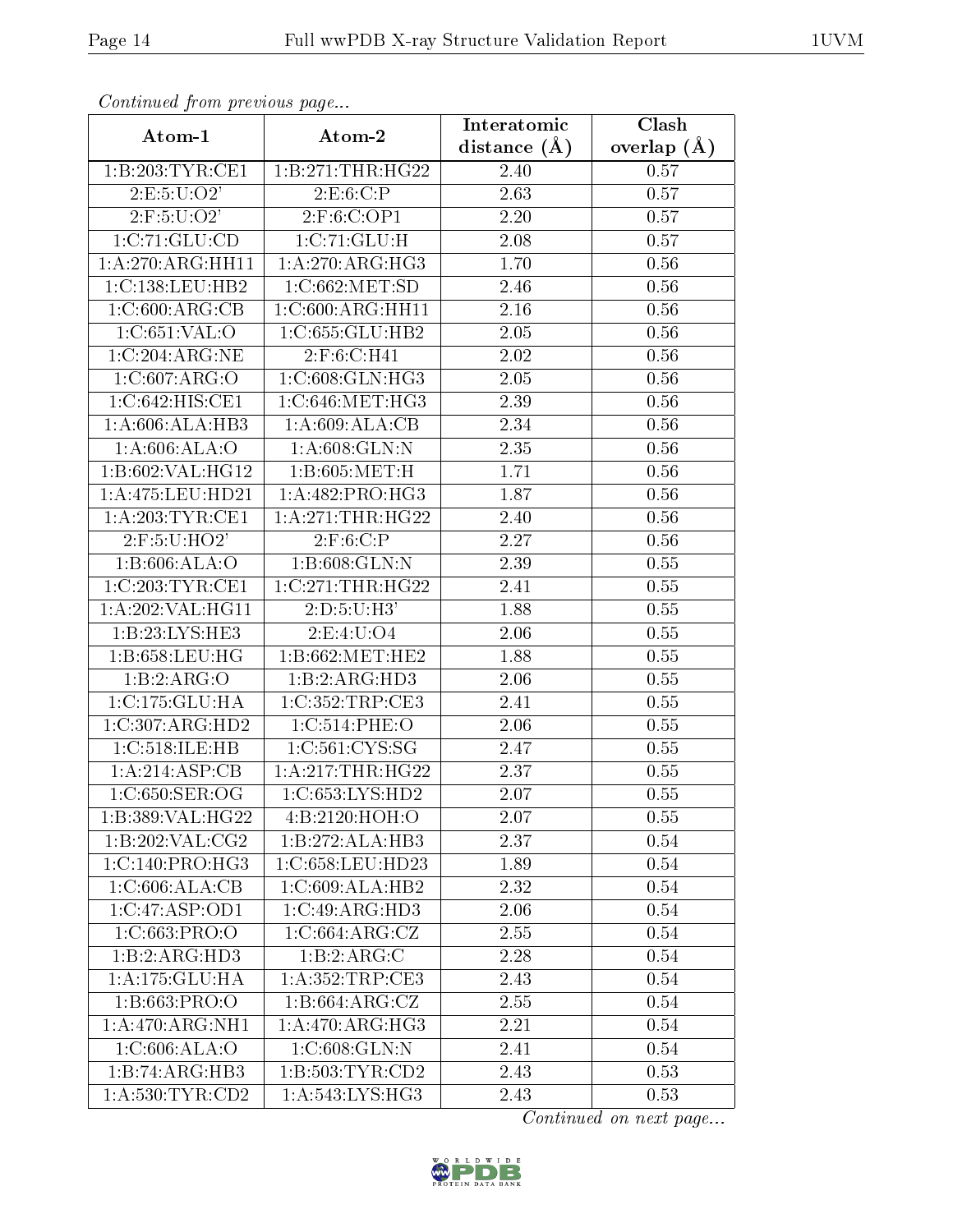| Continuea from previous page<br>Clash<br>Interatomic |                                    |                |                 |  |  |
|------------------------------------------------------|------------------------------------|----------------|-----------------|--|--|
| Atom-1                                               | Atom-2                             | distance $(A)$ | overlap $(\AA)$ |  |  |
| 1:B:270:ARG:HH11                                     | 1:B:270:ARG:HG3                    | 1.73           | 0.53            |  |  |
| 1:B:607:ARG:O                                        | 1:B:608:GLN:HG3                    | 2.08           | 0.53            |  |  |
| 1:B:12:ILE:O                                         | 1: B:16: MET:HG3                   | 2.09           | 0.53            |  |  |
| 1:C:214:ASP:CB                                       | 1:C:217:THR:HG22                   | 2.38           | 0.53            |  |  |
| 1:C:288:GLN:HB3                                      | 1:C:289:PRO:HD3                    | 1.90           | 0.53            |  |  |
| 1:C:391:LEU:HD13                                     | 1:C:398:THR:HG23                   | 1.91           | 0.53            |  |  |
| 1:C:602:VAL:HG12                                     | 1:C:605:MET:H                      | 1.73           | 0.53            |  |  |
| 1:B:175:GLU:HA                                       | 1:B:352:TRP:CE3                    | 2.44           | 0.52            |  |  |
| 1:C:279:LEU:O                                        | $1:C:282:PRO:H\overline{D2}$       | 2.09           | 0.52            |  |  |
| 1:C:418:THR:HG22                                     | 1:C:467:GLY:C                      | 2.30           | 0.52            |  |  |
| 1:C:2:ARG:HD3                                        | 1:C:2:ARG:C                        | 2.30           | 0.52            |  |  |
| 1:C:206:GLN:OE1                                      | 1:C:270:ARG:NH1                    | 2.42           | 0.52            |  |  |
| 1:C:456:MET:CE                                       | 1:C:514:PHE:HZ                     | 2.22           | 0.52            |  |  |
| 1:B:94:PRO:CB                                        | 1:B:269:ARG:HG3                    | 2.40           | 0.51            |  |  |
| 1: A:214: ASP:CG                                     | 1: A:217:THR:HG22                  | 2.30           | 0.51            |  |  |
| 1: A:492: HIS: ND1                                   | 4: A:2121:HOH:O                    | 2.34           | 0.51            |  |  |
| 1: A:86: GLY:O                                       | 1:A:89:HIS:HD2                     | 1.93           | 0.51            |  |  |
| 1:B:305:THR:H                                        | 1:B:309:ASN:ND2                    | 2.09           | 0.51            |  |  |
| 1:C:214:ASP:CG                                       | 1:C:217:THR:HG22                   | 2.30           | 0.51            |  |  |
| 1:A:631:LYS:HE3                                      | $1:$ A:632:TRP:CZ2                 | 2.46           | 0.51            |  |  |
| 1:B:16:MET:CE                                        | 4:B:2067:HOH:O                     | 2.56           | 0.51            |  |  |
| 1:B:651:VAL:O                                        | 1:B:655:GLU:HB2                    | 2.11           | 0.51            |  |  |
| 1: A: 418: THR: HG22                                 | 1: A:467: GLY: C                   | 2.30           | 0.51            |  |  |
| 1: A:203:TYR:HE1                                     | 1: A:271:THR:HG22                  | 1.75           | 0.51            |  |  |
| 1:A:288:GLN:HB3                                      | 1:A:289:PRO:HD3                    | 1.92           | 0.51            |  |  |
| 1: A:140: PRO:HG3                                    | $1:A:658:L\overline{EU:HD23}$      | 1.93           | 0.51            |  |  |
| 1:A:301:THR:HG23                                     | 1:A:448:GLN:HG3                    | 1.92           | 0.51            |  |  |
| 1:B:214:ASP:HB3                                      | 1:B:217:THR:HG22                   | 1.92           | 0.51            |  |  |
| 1:A:175:GLU:HA                                       | 1: A: 352: TRP: CD2                | 2.46           | 0.50            |  |  |
| 1:B:456:MET:CE                                       | 1:B:514:PHE:HZ                     | 2.24           | 0.50            |  |  |
| 1:C:477:GLU:HG3                                      | $1:C:479:\overline{\text{LYS:CD}}$ | 2.41           | 0.50            |  |  |
| 1: A:304: HIS: HA                                    | 1: A:309: ASN:HD21                 | 1.77           | 0.50            |  |  |
| 1:C:3:ARG:NH2                                        | 1:C:231:GLU:OE1                    | 2.40           | 0.50            |  |  |
| 1:C:362:LYS:HD2                                      | 4:C:2074:HOH:O                     | 2.11           | 0.50            |  |  |
| $2:$ F:4:U:O2'                                       | 2: F: 5: U: P                      | 2.70           | 0.50            |  |  |
| 1:B:214:ASP:HB3                                      | 1:B:217:THR:CG2                    | 2.42           | 0.50            |  |  |
| 1:B:304:HIS:HA                                       | 1:B:309:ASN:HD21                   | 1.76           | 0.50            |  |  |
| 1:C:327:ASP:CG                                       | 1:C:330:THR:OG1                    | 2.50           | 0.50            |  |  |
| 1:C:419:ALA:HB1                                      | 1:C:422:LEU:HD12                   | 1.94           | 0.49            |  |  |
| 2:D:4:U:O2'                                          | 2:D:5:U:P                          | 2.70           | 0.49            |  |  |
| 2: D: 5: U: HO2'                                     | $2:D:6:\overline{C:P}$             | 2.32           | 0.49            |  |  |

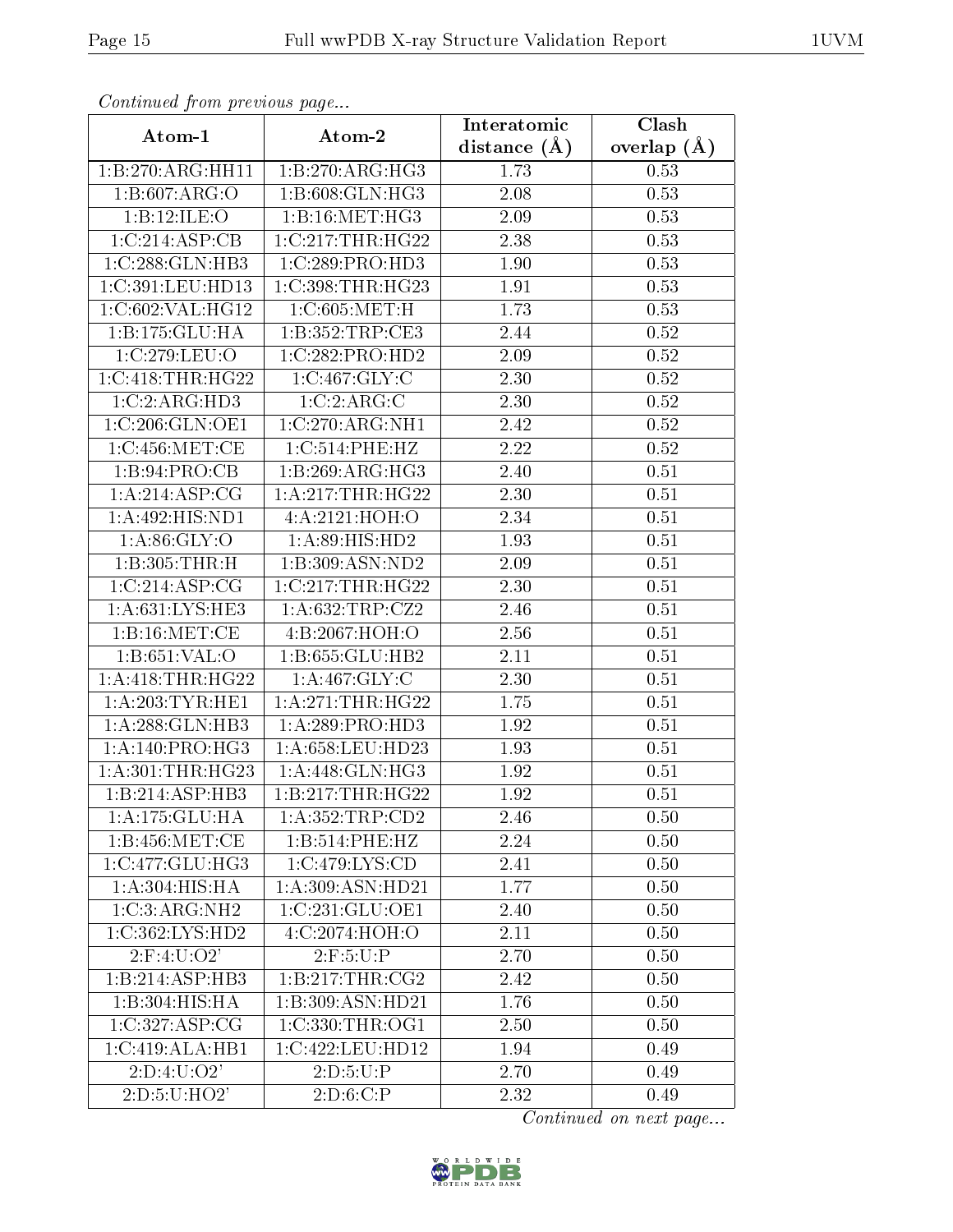| Continuea from previous page<br>Clash<br>Interatomic |                                              |                |               |  |  |
|------------------------------------------------------|----------------------------------------------|----------------|---------------|--|--|
| Atom-1                                               | Atom-2                                       | distance $(A)$ | overlap $(A)$ |  |  |
| 1:B:456:MET:HE1                                      | 1:B:514:PHE:HZ                               | 1.77           | 0.49          |  |  |
| 1:A:391:LEU:HD13                                     | 1: A:398:THR:CG2                             | 2.41           | 0.49          |  |  |
| 1:A:146:ARG:NH2                                      | 1:A:540:SER:O                                | 2.46           | 0.49          |  |  |
| 1: A:655: GLU:HG2                                    | 1: A:659: ARG: NH1                           | 2.28           | 0.49          |  |  |
| $1:C:175:GLU:\overline{H}\overline{G3}$              | 1:C:352:TRP:CD1                              | 2.48           | 0.49          |  |  |
| 1: A: 138: LEU: HB2                                  | 1: A:662:MET:SD                              | 2.53           | 0.49          |  |  |
| 1:A:600:ARG:NH1                                      | 1:A:600:ARG:HB2                              | 2.28           | 0.49          |  |  |
| 1:B:143:LEU:HD23                                     | 1:B:143:LEU:C                                | 2.33           | 0.49          |  |  |
| 1:C:304:HIS:HA                                       | 1:C:309:ASN:HD21                             | 1.78           | 0.49          |  |  |
| 1:A:119:VAL:O                                        | 1:C:25:GLN:HG3                               | 2.13           | 0.49          |  |  |
| 1: A:664: ARG: HA                                    | 1: A:664:ARG:NE                              | 2.28           | 0.49          |  |  |
| 1:C:142:PRO:HG3                                      | 1:C:651:VAL:HG22                             | 1.94           | 0.49          |  |  |
| 1: A:286: VAL: C                                     | 1:A:289:PRO:HD2                              | 2.32           | 0.49          |  |  |
| 1: B: 175: GLU: HG3                                  | 1:B:352:TRP:CD1                              | 2.48           | 0.49          |  |  |
| 2:D:7:C:O5'                                          | 2:D:7:C:H6                                   | 1.96           | 0.49          |  |  |
| 1:B:94:PRO:HB2                                       | 1:B:269:ARG:HG3                              | 1.95           | 0.48          |  |  |
| 2:E:7:C:O5'                                          | 2:E:7:C:H6                                   | 1.96           | 0.48          |  |  |
| 1: A:305:THR:H                                       | 1:A:309:ASN:ND2                              | 2.11           | 0.48          |  |  |
| 1:C:270:ARG:HG3                                      | 1:C:270:ARG:NH1                              | 2.27           | 0.48          |  |  |
| 1:C:477:GLU:HG3                                      | 1:C:479:LYS:CE                               | 2.43           | 0.48          |  |  |
| 1:C:175:GLU:HA                                       | 1:C:352:TRP:CD2                              | 2.48           | 0.48          |  |  |
| 1:B:327:ASP:CG                                       | 1:B:330:THR:OG1                              | 2.52           | 0.48          |  |  |
| 1:C:12:ILE:O                                         | $1:C:16:\overline{\mathrm{MET:HG3}}$         | 2.14           | 0.48          |  |  |
| 1:A:518:ILE:HG12                                     | 1:A:567:VAL:HG21                             | 1.96           | 0.48          |  |  |
| $2:$ F:5:U:O4'                                       | 2:F:5:U:O2                                   | 2.32           | 0.48          |  |  |
| 1:B:175:GLU:HA                                       | 1:B:352:TRP:CD2                              | 2.49           | 0.48          |  |  |
| 1:B:606:ALA:C                                        | 1:B:608:GLN:N                                | 2.66           | 0.48          |  |  |
| 1: A:304: HIS: HA                                    | 1:A:309:ASN:ND2                              | $2.29\,$       | 0.47          |  |  |
| 1: A:305:THR:OG1                                     | 1: A:306:THR:N                               | 2.47           | 0.47          |  |  |
| 1:A:70:ASP:OD2                                       | 1:A:74:ARG:NH1                               | 2.39           | 0.47          |  |  |
| $1:C:305:\overline{\text{THR:H}}$                    | $1:C:309:AS\overline{N:ND2}$                 | 2.12           | 0.47          |  |  |
| 1:C:629:GLN:HG2                                      | $2:$ F:7:C:N3                                | 2.29           | 0.47          |  |  |
| 1: B: 13: LYS: NZ                                    | 1:B:383:SER:OG                               | 2.47           | 0.47          |  |  |
| 1:A:2:ARG:O                                          | 1:A:2:ARG:HD3                                | 2.15           | 0.47          |  |  |
| 1:B:206:GLN:HG2                                      | 1:B:208:THR:O                                | 2.15           | 0.47          |  |  |
| 2:E:4:U:O2'                                          | 2:E:5:U:P                                    | 2.72           | 0.47          |  |  |
| 2:E:3:U:O2'                                          | 2:E:4:U:P                                    | 2.73           | 0.47          |  |  |
| 1:C:568:LEU:HD23                                     | 1:C:568:LEU:HA                               | 1.78           | 0.46          |  |  |
| 1:A:425:ARG:NH2                                      | $1:$ A:444:GLU:OE1                           | 2.44           | 0.46          |  |  |
| 1: A:44: LEU: HD11                                   | 1:B:257:GLY:HA3                              | 1.96           | 0.46          |  |  |
| 1:A:518:ILE:HB                                       | $1: A:561: \overline{\text{CYS}: \text{SG}}$ | 2.56           | 0.46          |  |  |

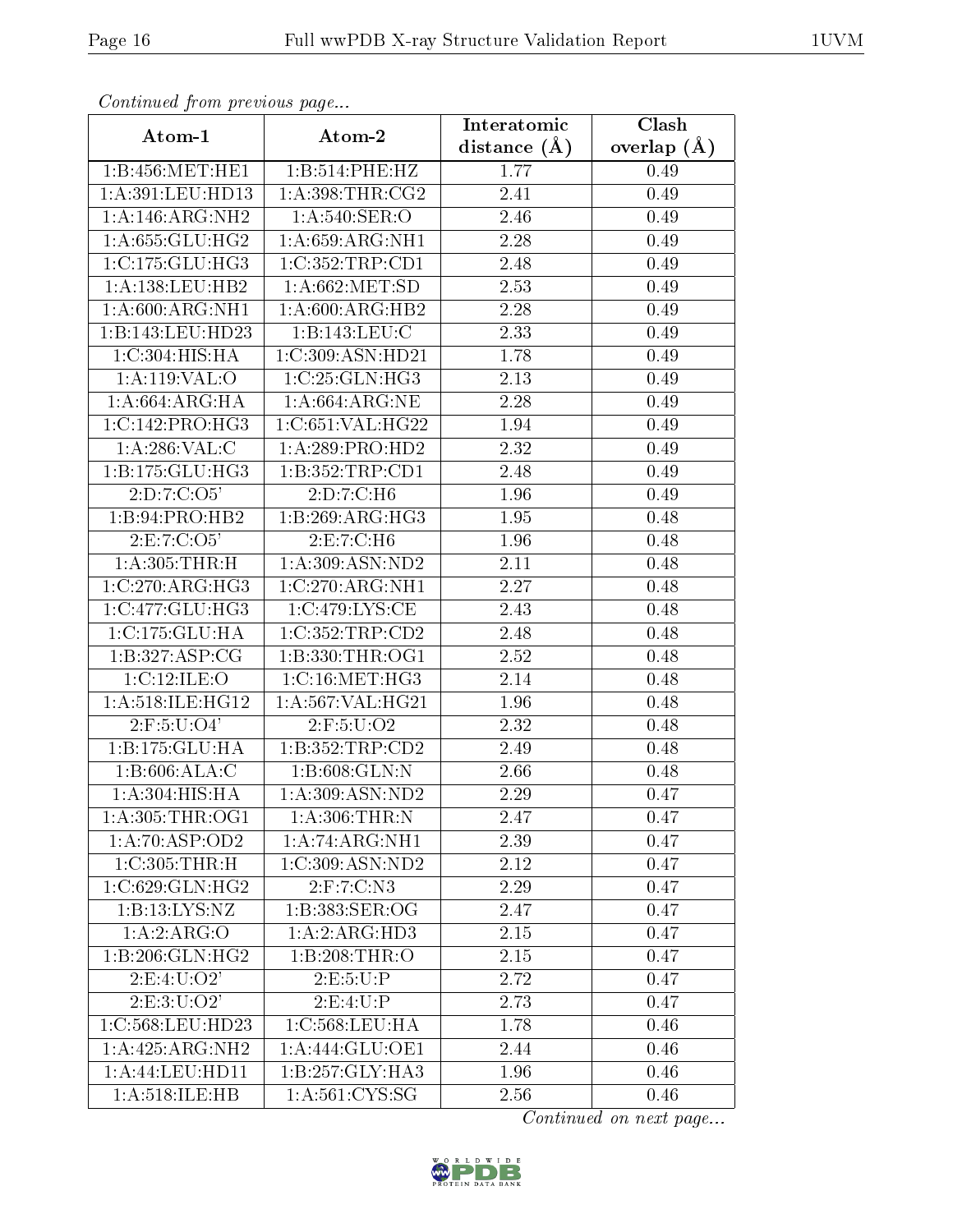| Communica from precious page   |                             | Interatomic    | Clash           |
|--------------------------------|-----------------------------|----------------|-----------------|
| Atom-1                         | Atom-2                      | distance $(A)$ | overlap $(\AA)$ |
| 1:A:13:LYS:NZ                  | 1:A:383:SER:OG              | 2.48           | 0.46            |
| $2:$ F: $7:$ C:H6              | $2:$ F:7:C:O5'              | 1.99           | 0.46            |
| 1:B:204:ARG:HD2                | 1:B:530:TYR:OH              | 2.15           | 0.46            |
| $2:$ F:3:U:O2'                 | 2: F:4: U:P                 | 2.73           | 0.46            |
| 1:A:3:ARG:NH2                  | 1:A:231:GLU:OE1             | 2.45           | 0.46            |
| 1: B:600:ARG:HG2               | 1: B:600: ARG:O             | 2.16           | 0.46            |
| 1: A: 543: LYS: O              | 1: A:625: PRO:HD2           | 2.16           | 0.46            |
| 1:B:552:ALA:HB3                | 1:B:619:LEU:HD13            | 1.98           | 0.46            |
| 1:C:273:MET:HE2                | 1:C:392:SER:HA              | 1.98           | 0.46            |
| 1:C:543:LYS:O                  | 1:C:625:PRO:HD2             | 2.16           | 0.46            |
| 1:A:175:GLU:HG3                | 1: A: 352: TRP: CD1         | 2.51           | 0.46            |
| 1:C:470:ARG:HG3                | 1:C:470:ARG:NH1             | 2.26           | 0.46            |
| 1:C:75:VAL:HG11                | 1:C:500:ILE:CG2             | 2.46           | 0.46            |
| 1:B:280:ASN:ND2                | 1:B:394:GLY:O               | 2.41           | 0.46            |
| 1:A:204:ARG:HD2                | 1: A:530: TYR:OH            | 2.15           | 0.46            |
| 1:A:132:ARG:NH1                | 1: A:343: GLU:OE2           | 2.42           | 0.45            |
| 1: A:600:ARG:NH2               | 4:B:2172:HOH:O              | 2.47           | 0.45            |
| 1:B:429:MET:HB2                | 1:B:430:PRO:HD3             | 1.97           | 0.45            |
| 1: A:629: GLN: HG2             | 2:D:7:C:C4                  | 2.51           | 0.45            |
| 1:C:204:ARG:HD2                | 1: C:530: TYR:OH            | 2.16           | 0.45            |
| 1: B: 583: TYR: CZ             | 1:B:587:ARG:HD3             | 2.51           | 0.45            |
| 1:C:75:VAL:CG1                 | 1:C:500:ILE:HG23            | 2.46           | 0.45            |
| 1:B:204:ARG:NH1                | 1:B:204:ARG:HB3             | 2.32           | 0.45            |
| 1:B:286:VAL:C                  | 1:B:289:PRO:HD2             | 2.37           | 0.45            |
| 1:A:204:ARG:HD3                | 2: D:6:C:C5                 | 2.51           | 0.45            |
| 1:A:629:GLN:HG2                | 2:D:7:C:N3                  | 2.32           | 0.45            |
| 1:B:164:ILE:O                  | 1: B: 168: GLU: HG3         | 2.16           | 0.45            |
| 1:C:286:VAL:O                  | 1:C:289:PRO:HD2             | 2.16           | 0.45            |
| 1:C:477:GLU:CG                 | 1:C:479:LYS:HD2             | 2.47           | 0.45            |
| 1:A:94:PRO:CB                  | 1:A:269:ARG:HG3             | 2.47           | 0.45            |
| 1:A:202:VAL:CG2                | 1:A:272:ALA:HB3             | 2.47           | 0.45            |
| 1:A:82:THR:HG23                | 1:A:83:ASN:O                | 2.16           | 0.45            |
| 1:C:3:ARG:HH22                 | 1:C:231:GLU:CD              | 2.20           | 0.45            |
| 1:C:419:ALA:CB                 | 1:C:422:LEU:HD12            | 2.47           | 0.45            |
| 1:C:631:LYS:HE3                | 1:C:632:TRP:CZ2             | 2.51           | 0.45            |
| 1:C:94:PRO:CB                  | 1:C:269:ARG:HG3             | 2.47           | 0.45            |
| 1:C:112:ALA:HB1                | 1:C:487:LYS:HE3             | 1.98           | 0.45            |
| 1:C:86:GLY:O                   | $1:C:89:HIS:\overline{HD2}$ | 1.99           | 0.45            |
| 1:C:304:HIS:HA                 | 1:C:309:ASN:ND2             | 2.32           | 0.44            |
| 1: A:506: ARG:O                | 1: A:508: GLU:HG3           | 2.18           | 0.44            |
| $1: A:608: \overline{GLN:NE2}$ | 1:B:593:ARG:NH1             | 2.65           | 0.44            |

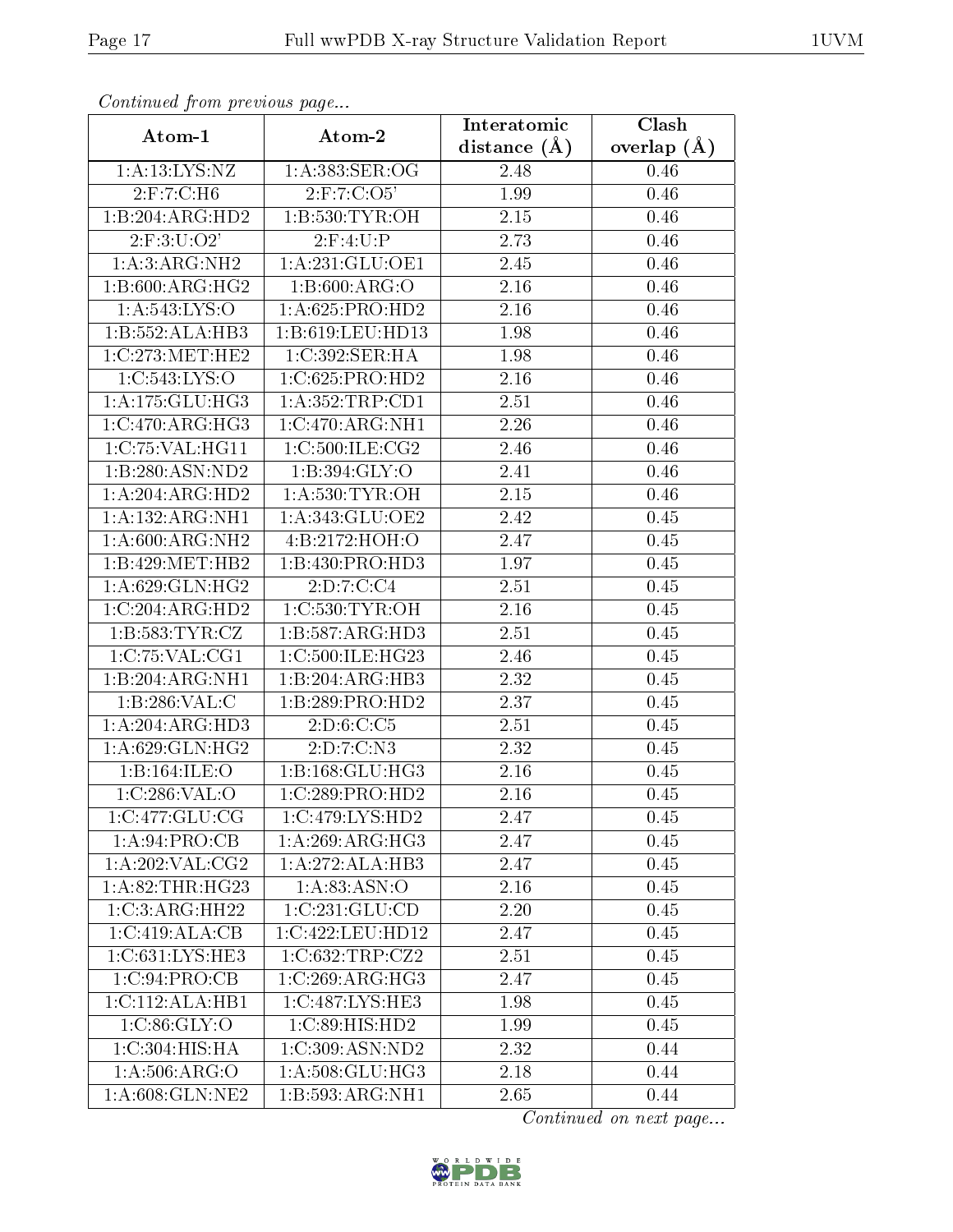| Continuea from previous page<br>$\overline{\text{Clash}}$<br>Interatomic |                      |                |               |  |
|--------------------------------------------------------------------------|----------------------|----------------|---------------|--|
| Atom-1                                                                   | Atom-2               | distance $(A)$ | overlap $(A)$ |  |
| 1:B:304:HIS:HA                                                           | 1:B:309:ASN:ND2      | 2.32           | 0.44          |  |
| 1:C:132:ARG:NH1                                                          | 1:C:343:GLU:OE2      | 2.37           | 0.44          |  |
| 1:B:203:TYR:HE1                                                          | 1:B:271:THR:HG22     | 1.82           | 0.44          |  |
| 1:C:470:ARG:CG                                                           | 1:C:470:ARG:HH11     | 2.25           | 0.44          |  |
| 1:A:568:LEU:HD23                                                         | 1: A:568:LEU:HA      | 1.86           | 0.44          |  |
| 1:C:161:GLY:O                                                            | 1:C:165:GLU:HG3      | 2.18           | 0.44          |  |
| 1: A:206: GLN:OE1                                                        | 1: A:270:ARG:NH1     | 2.49           | 0.44          |  |
| 1: A:477: GLU:HG3                                                        | 1: A:479:LYS:CE      | 2.48           | 0.44          |  |
| 1:C:274:GLY:HA2                                                          | 2: F:6: C:O2'        | 2.18           | 0.44          |  |
| $2:$ F:3:U:HO2'                                                          | 2: F:4: U:P          | 2.39           | 0.43          |  |
| 1:C:307:ARG:NH1                                                          | $1: C:308:$ LEU:CD1  | 2.81           | 0.43          |  |
| 1:A:139:GLU:HA                                                           | 1:A:140:PRO:HD3      | 1.90           | 0.43          |  |
| 1:A:270:ARG:NH1                                                          | 1: A:270:ARG:HG3     | 2.32           | 0.43          |  |
| 1:C:664:ARG:HE                                                           | 1:C:664:ARG:HA       | 1.79           | 0.43          |  |
| 2:E:5:U:O2                                                               | 2: E: 5: U: O4'      | 2.35           | 0.43          |  |
| 1:C:203:TYR:HE1                                                          | 1:C:271:THR:HG22     | 1.81           | 0.43          |  |
| 1:C:606:ALA:C                                                            | 1: C:608: GLN:N      | 2.69           | 0.43          |  |
| 1:A:22:ILE:HG12                                                          | 4: A:2016: HOH:O     | 2.18           | 0.43          |  |
| 1:A:387:LEU:HA                                                           | 1: A: 387: LEU: HD12 | 1.84           | 0.43          |  |
| 1:B:190:TYR:O                                                            | 1:B:194:GLN:N        | 2.50           | 0.43          |  |
| 1:B:288:GLN:HB3                                                          | 1:B:289:PRO:HD3      | 2.01           | 0.43          |  |
| 1:C:143:LEU:C                                                            | 1:C:143:LEU:HD23     | 2.39           | 0.43          |  |
| 1: A:606:ALA:C                                                           | 1: A:608: GLN:N      | 2.71           | 0.43          |  |
| 1:B:343:GLU:O                                                            | 1:B:347:MET:HG3      | 2.19           | 0.43          |  |
| 1:B:132:ARG:HD2                                                          | 1:B:343:GLU:OE2      | 2.19           | 0.43          |  |
| 1:C:327:ASP:OD2                                                          | 1:C:330:THR:OG1      | 2.36           | 0.43          |  |
| 1: A:273:MET:O                                                           | 1:A:394:GLY:HA3      | 2.18           | 0.43          |  |
| 1:A:664:ARG:HA                                                           | 1: A:664: ARG: HE    | 1.83           | 0.43          |  |
| 1:B:158:ASN:OD1                                                          | 2:E:4:U:O4           | 2.37           | 0.43          |  |
| $1:C:146:A\overline{RG:NH2}$                                             | 1:C:540:SER:O        | 2.52           | 0.43          |  |
| 2: D: 5: U: O4'                                                          | 2: D: 5: U: O2       | 2.36           | 0.43          |  |
| 1:B:86:GLY:O                                                             | 1:B:89:HIS:HD2       | 2.02           | 0.42          |  |
| 2:E:3:U:O2'                                                              | 2:E:4:U:OP1          | 2.35           | 0.42          |  |
| 1:A:419:ALA:N                                                            | 1:A:420:PRO:HD3      | 2.33           | 0.42          |  |
| 1:B:202:VAL:HG23                                                         | 1:B:272:ALA:HB3      | 2.00           | 0.42          |  |
| 1:B:339:LEU:C                                                            | 1:B:339:LEU:HD23     | 2.40           | 0.42          |  |
| 1:C:281:ALA:N                                                            | 1:C:282:PRO:CD       | 2.83           | 0.42          |  |
| 1:C:504:ASP:OD2                                                          | 1:C:511:SER:HB2      | 2.20           | 0.42          |  |
| 1:B:418:THR:HG22                                                         | 1: B: 467: GLY: C    | 2.40           | 0.42          |  |
| 1:B:518:ILE:HB                                                           | 1: B:561: CYS:SG     | 2.59           | 0.42          |  |
| 1:B:279:LEU:O                                                            | 1:B:282:PRO:HD2      | 2.20           | 0.42          |  |

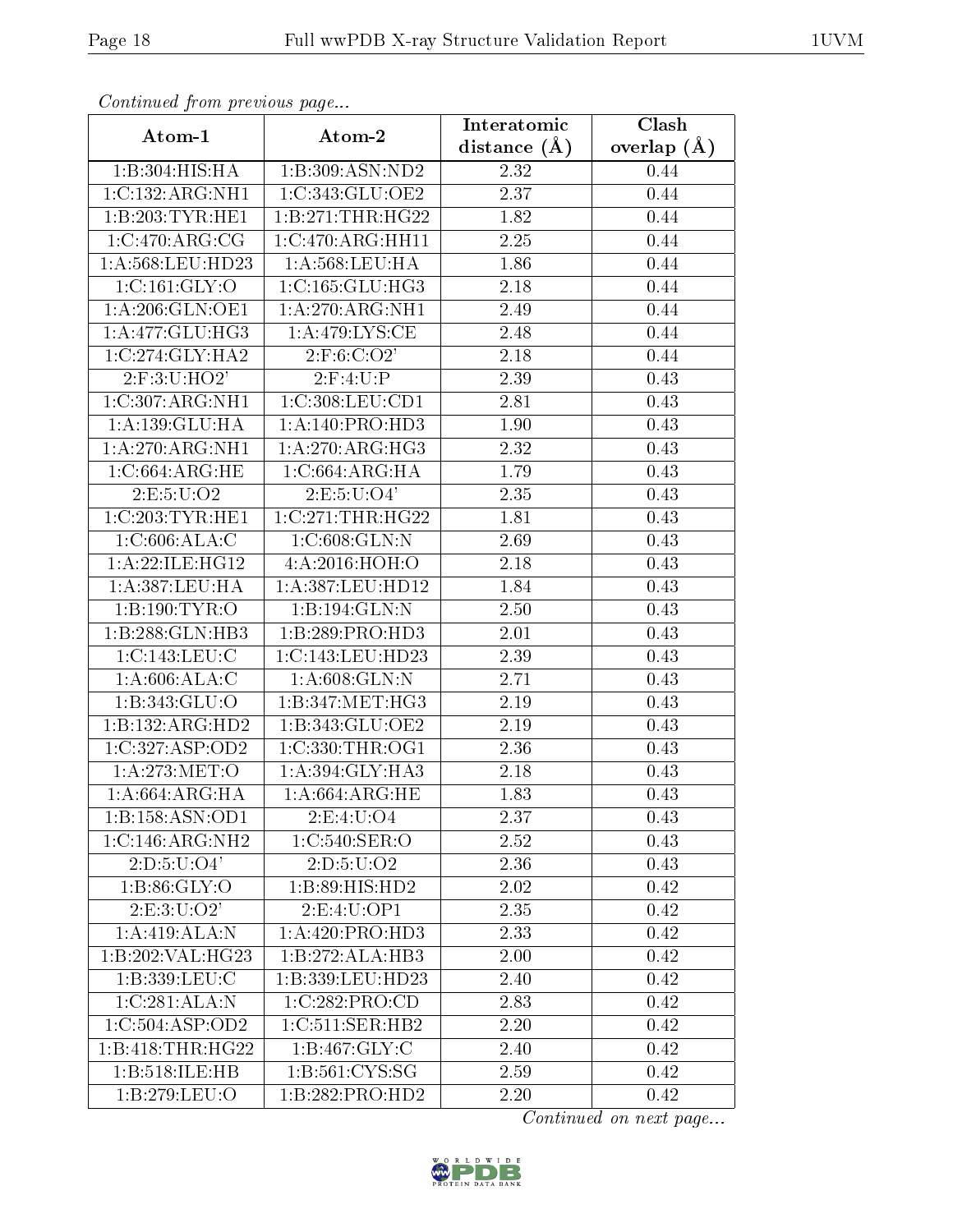| Continuea from previous page |                             | Interatomic    | Clash         |  |
|------------------------------|-----------------------------|----------------|---------------|--|
| Atom-1                       | Atom-2                      | distance $(A)$ | overlap $(A)$ |  |
| 1:B:568:LEU:HA               | 1:B:568:LEU:HD23            | 1.82           | 0.42          |  |
| 1:C:497:LEU:HD12             | 1:C:497:LEU:HA              | 1.69           | 0.42          |  |
| 1: A:607: ARG:O              | 1: A:608: GLN:CB            | 2.68           | 0.42          |  |
| 1: A:606:ALA:CB              | 1:A:609:ALA:HB2             | 2.39           | 0.42          |  |
| 1: A:340: ILE:O              | 1: A:344:LEU:HG             | 2.20           | 0.42          |  |
| 1:C:119:VAL:HG12             | 1:C:485:TYR:OH              | 2.20           | 0.42          |  |
| 1:B:387:LEU:HA               | 1:B:387:LEU:HD12            | 1.88           | 0.41          |  |
| 1:C:153:ILE:HA               | 1:C:154:PRO:HA              | 1.79           | 0.41          |  |
| 1:C:305:THR:OG1              | 1: C:306:THR:N              | 2.53           | 0.41          |  |
| 1:C:477:GLU:HG2              | 1:C:479:LYS:HD2             | 2.02           | 0.41          |  |
| 1:A:202:VAL:HG23             | 1:A:272:ALA:HB3             | 2.03           | 0.41          |  |
| 1:A:470:ARG:NH1              | 1:A:470:ARG:CG              | 2.81           | 0.41          |  |
| 1: A:94: PRO:HB3             | 1: A:269: ARG:HG3           | 2.03           | 0.41          |  |
| 1:B:249:ALA:O                | 1: B:260: VAL:HG21          | 2.20           | 0.41          |  |
| 1:B:391:LEU:HD13             | 1:B:398:THR:CG2             | 2.51           | 0.41          |  |
| 1:C:332:TRP:O                | 1:C:390:GLY:HA2             | 2.20           | 0.41          |  |
| 1: A: 151: THE: CG2          | 1: A: 163: LYS: HG2         | 2.50           | 0.41          |  |
| 1:C:339:LEU:HD23             | 1:C:339:LEU:C               | 2.41           | 0.41          |  |
| 1:C:425:ARG:NH2              | 1:C:444:GLU:OE1             | 2.53           | 0.41          |  |
| 1:C:12:ILE:HG13              | 1:C:12:ILE:O                | 2.19           | 0.41          |  |
| 1:C:13:LYS:NZ                | 1:C:383:SER:OG              | 2.53           | 0.41          |  |
| 1: A:86: GLY:O               | 1: A:89: HIS: CD2           | 2.71           | 0.41          |  |
| 1:B:305:THR:OG1              | 1:B:306:THR:N               | 2.49           | 0.41          |  |
| 1:B:609:ALA:O                | 1: B:610: GLY:O             | 2.39           | 0.41          |  |
| 1:C:301:THR:HG23             | 1:C:448:GLN:HG3             | 2.01           | 0.41          |  |
| 1: A:29: LYS:O               | 1: A:30:ARG:C               | 2.59           | 0.41          |  |
| 1:C:219:LYS:HA               | 1:C:219:LYS:HD3             | 1.89           | 0.41          |  |
| 1: A:362:LYS:HD2             | $4:A:2105:\overline{HOH:O}$ | 2.20           | 0.40          |  |
| 1:B:214:ASP:CG               | 1:B:217:THR:HG22            | 2.42           | 0.40          |  |
| 1:B:350:ALA:HB1              | 1:B:352:TRP:NE1             | 2.36           | 0.40          |  |
| 1:B:477:GLU:HG3              | 1:B:479:LYS:CE              | 2.51           | 0.40          |  |
| 1: B: 631: LYS: HE3          | 1: B:632:TRP: CZ2           | 2.56           | 0.40          |  |
| 1:B:146:ARG:NH2              | 1:B:540:SER:O               | 2.54           | 0.40          |  |
| 1:B:637:VAL:O                | 1:B:638:SER:C               | 2.60           | 0.40          |  |
| 1:C:456:MET:HE1              | 1:C:514:PHE:HZ              | 1.85           | 0.40          |  |
| 1: A: 161: GLY: O            | 1: A: 165: GLU: HG3         | 2.21           | 0.40          |  |
| 1:A:222:SER:HB2              | 4:A:2073:HOH:O              | 2.21           | 0.40          |  |
| 1:B:125:LEU:CD2              | 1:B:429:MET:HE3             | 2.51           | 0.40          |  |
| 1:C:268:ARG:NH1              | 1:C:270:ARG:HH22            | 2.18           | 0.40          |  |
| 1:B:456:MET:HB2              | 1:B:456:MET:HE3             | 1.89           | 0.40          |  |
| 1:B:470:ARG:NH1              | 1:B:470:ARG:HG3             | 2.30           | 0.40          |  |

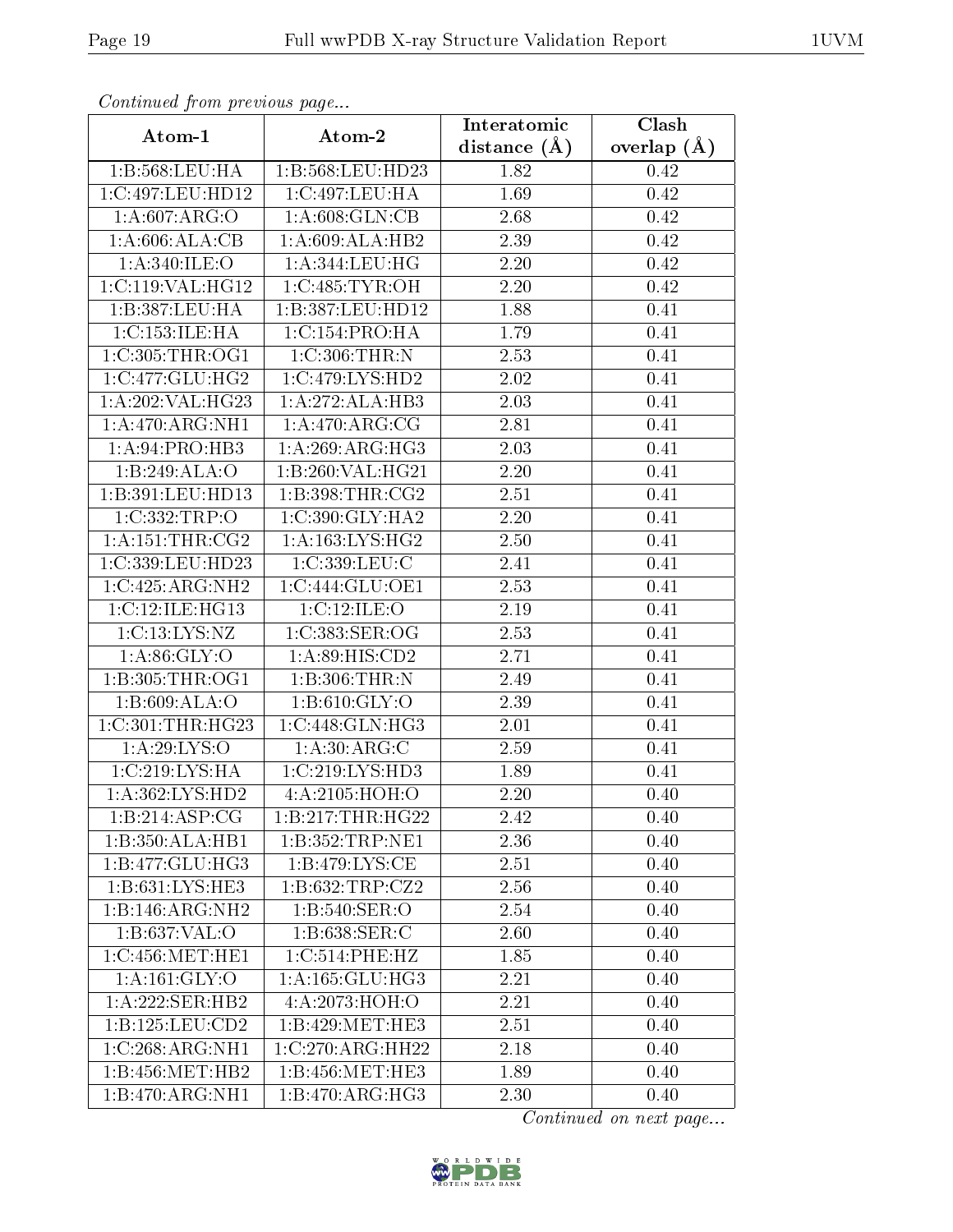| Atom-1           | Atom-2          | Interatomic<br>distance (A | Clash<br>overlap $(A)$ |
|------------------|-----------------|----------------------------|------------------------|
| 1: C:86: GLY:O   | 1:C:89:HIS:CD2  | 2.75                       | 0.40                   |
| 1: A:96: ILE: HA | 1:A:97:PRO:HA   | 1.91                       | 0.40                   |
| 1:B:429:MET:HE2  | 1:B:429:MET:HA  | 2.02                       | 0.40                   |
| 1:C:419:ALA:HB1  | 1:C:422:LEU:CD1 | 2.52                       | 0.40                   |
| 1:C:530:TYR:CD2  | 1:C:543:LYS:HG3 | 2.56                       | 0.40                   |

All (1) symmetry-related close contacts are listed below. The label for Atom-2 includes the symmetry operator and encoded unit-cell translations to be applied.

| Atom-1         | Atom-2                         | Interatomic<br>distance $(A)$ | <b>Clash</b><br>overlap $(A)$ |
|----------------|--------------------------------|-------------------------------|-------------------------------|
| 4:A:2015:HOH:O | 4: B: 2128: HOH: O[2]<br>-6461 | 1.89                          |                               |

#### 5.3 Torsion angles  $(i)$

#### 5.3.1 Protein backbone (i)

In the following table, the Percentiles column shows the percent Ramachandran outliers of the chain as a percentile score with respect to all X-ray entries followed by that with respect to entries of similar resolution.

The Analysed column shows the number of residues for which the backbone conformation was analysed, and the total number of residues.

| Mol | Chain   | Analysed           | Favoured   | Allowed   | Outliers   | Percentiles |    |
|-----|---------|--------------------|------------|-----------|------------|-------------|----|
|     |         | $662/664$ (100%)   | 635 (96%)  | $23(4\%)$ | $4(1\%)$   | 25          | 19 |
|     | B       | $662/664$ (100%)   | 638 (96%)  | $21(3\%)$ | $3(0\%)$   | 29          | 23 |
|     | $\rm C$ | $662/664$ (100%)   | 636 (96%)  | $22(3\%)$ | $4(1\%)$   | 25          | 19 |
| All | All     | $1986/1992$ (100%) | 1909 (96%) | 66 (3%)   | 11 $(1\%)$ | 25          | 19 |

All (11) Ramachandran outliers are listed below:

| Mol | Chain | Res | Type       |
|-----|-------|-----|------------|
|     |       | 608 | <b>GLN</b> |
|     | В     | 608 | <b>GLN</b> |
|     | С     | 608 | <b>GLN</b> |
|     |       | 607 | $\rm{ARG}$ |
|     |       | 610 | <b>GLY</b> |
|     |       | 607 | ARG        |
|     |       | 610 | GLY        |

 $\overline{Continued}$  on next page...

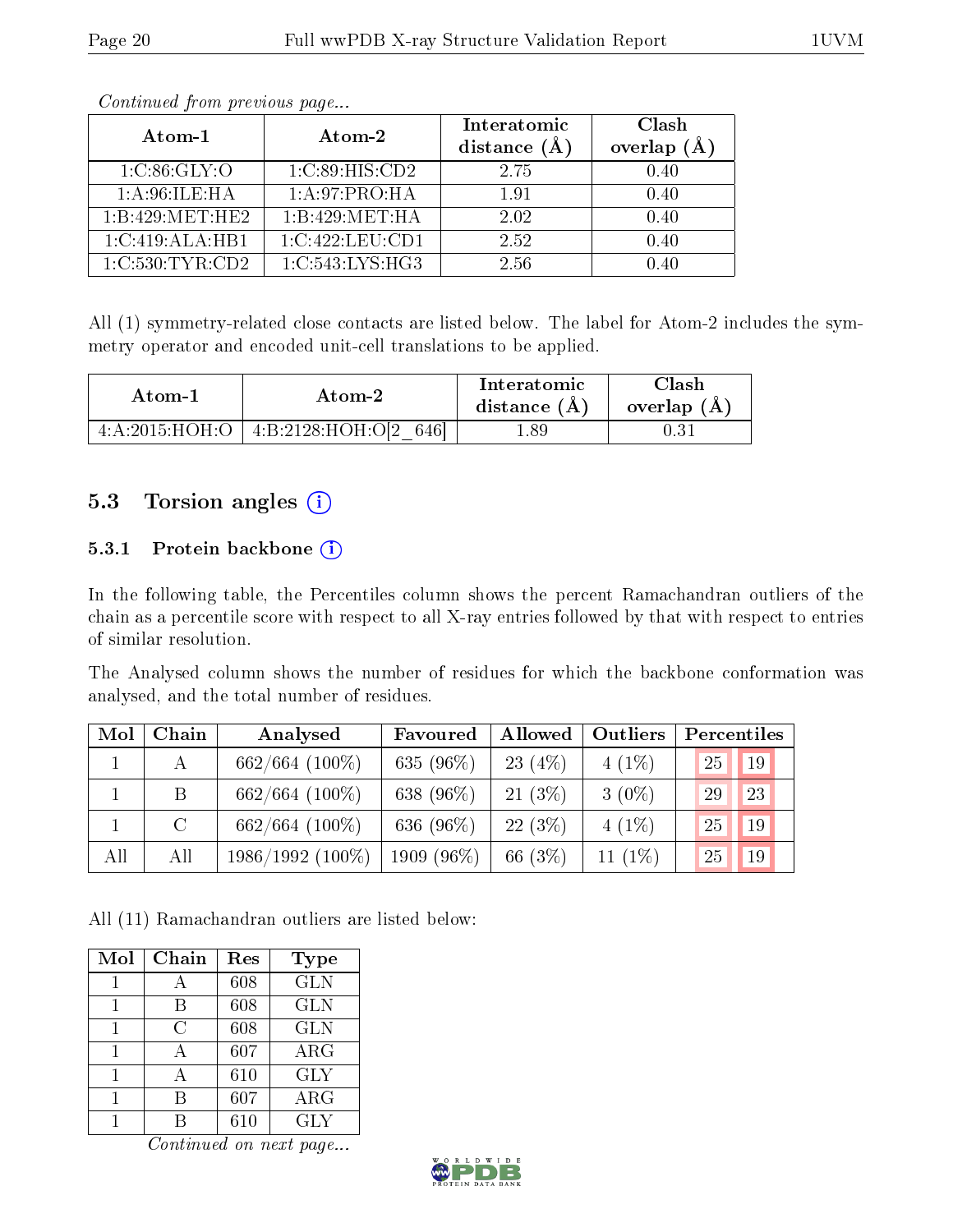Continued from previous page...

| $\operatorname{Mol}$ | Chain | Res | Type       |
|----------------------|-------|-----|------------|
|                      |       | 607 | $\rm{ARG}$ |
|                      |       | 610 | GLY        |
|                      |       | 663 | <b>PRO</b> |
|                      |       | 663 | PRO        |

#### 5.3.2 Protein sidechains (i)

In the following table, the Percentiles column shows the percent sidechain outliers of the chain as a percentile score with respect to all X-ray entries followed by that with respect to entries of similar resolution.

The Analysed column shows the number of residues for which the sidechain conformation was analysed, and the total number of residues.

| Mol | Chain         | Analysed           | Rotameric  | Outliers   | Percentiles |
|-----|---------------|--------------------|------------|------------|-------------|
|     | A             | $557/557$ (100%)   | 543 (98%)  | 14 $(2\%)$ | 47<br>49    |
|     | B             | $557/557$ (100%)   | 540 (97%)  | $17(3\%)$  | 40<br>40    |
|     | $\mathcal{C}$ | $557/557$ (100%)   | 541 (97%)  | $16(3\%)$  | 42<br>43    |
| All | All           | $1671/1671$ (100%) | 1624 (97%) | 47 (3\%)   | 43<br>44    |

All (47) residues with a non-rotameric sidechain are listed below:

| Mol            | Chain                   | Res            | Type                       |
|----------------|-------------------------|----------------|----------------------------|
| 1              | $\bf{A}$                | $\overline{2}$ | $\overline{\rm{A}}\rm{RG}$ |
| $\mathbf{1}$   | $\overline{A}$          | 43             | LEU                        |
| $\overline{1}$ | $\overline{A}$          | 44             | LEU                        |
| $\overline{1}$ | $\overline{\rm A}$      | 63             | ASP                        |
| $\mathbf{1}$   | $\overline{\rm A}$      | 75             | <b>VAL</b>                 |
| $\mathbf 1$    | $\overline{\rm A}$      | $\bar{1}19$    | $\overline{\text{VAL}}$    |
| $\mathbf{1}$   | $\overline{\rm A}$      | 269            | ARG                        |
| $\mathbf 1$    | $\overline{A}$          | 273            | <b>MET</b>                 |
| $\mathbf 1$    | $\overline{A}$          | 384            | <b>ASN</b>                 |
| $\mathbf{1}$   | $\overline{A}$          | 387            | LEU                        |
| $\mathbf{1}$   | $\overline{\rm A}$      | 391            | LEU                        |
| $\mathbf{1}$   | $\overline{\rm A}$      | 497            | LEU                        |
| $\mathbf{1}$   | $\overline{\rm A}$      | 591            | LEU                        |
| $\mathbf{1}$   | $\overline{\rm A}$      | 664            | ${\rm ARG}$                |
| $\mathbf{1}$   | $\boldsymbol{B}$        | $\overline{2}$ | $\rm{ARG}$                 |
| 1              | B                       | 16             | MET                        |
| 1              | B                       | 43             | LEU                        |
| $\overline{1}$ | $\overline{\mathrm{B}}$ | 44             | LEU                        |

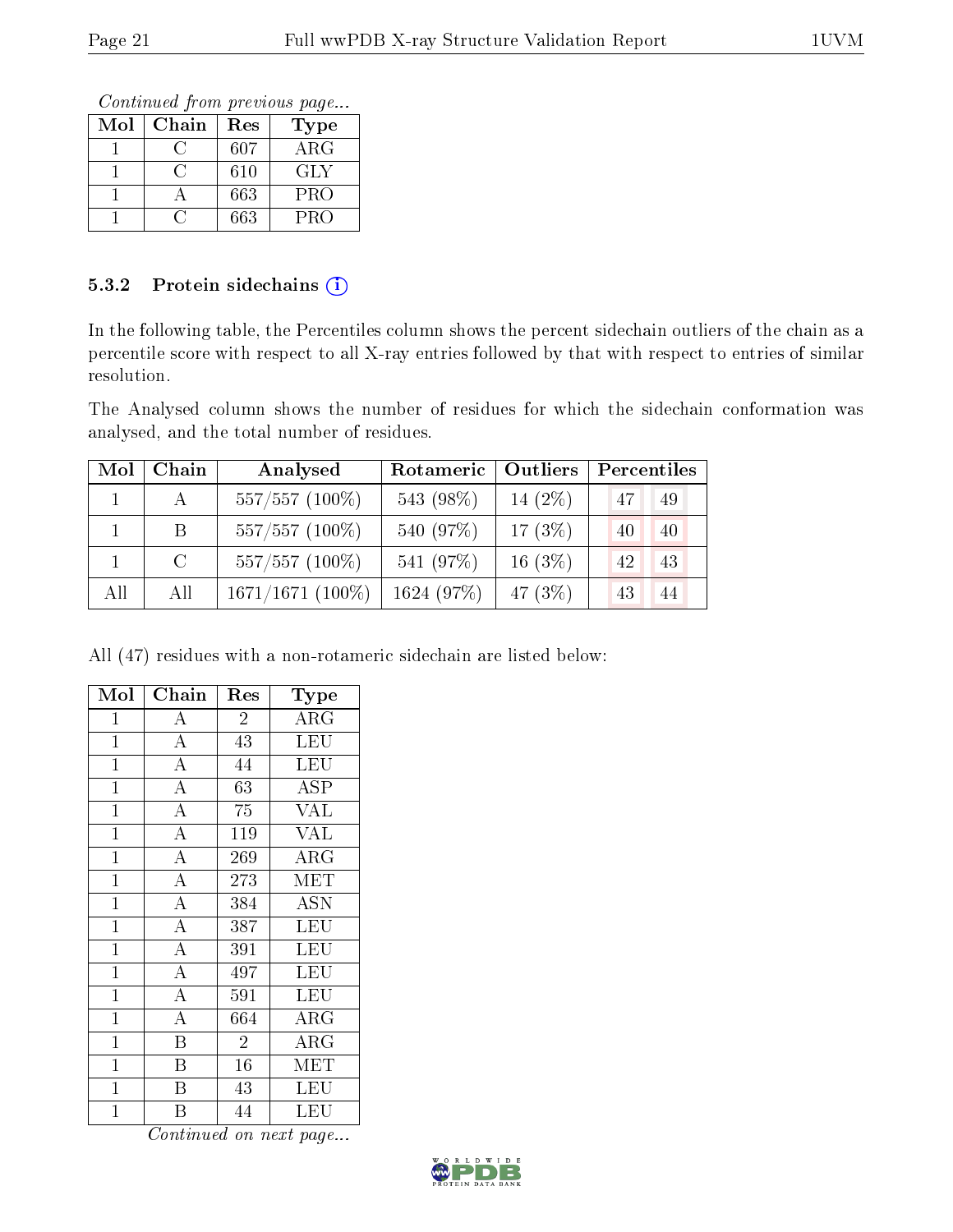| Mol            | $\overline{\text{C}}$ hain | $\operatorname{Res}% \left( \mathcal{N}\right) \equiv\operatorname{Res}(\mathcal{N}_{0})\cap\mathcal{N}_{1}$ | Type                      |
|----------------|----------------------------|--------------------------------------------------------------------------------------------------------------|---------------------------|
| $\overline{1}$ | $\overline{\mathrm{B}}$    | 63                                                                                                           | $\overline{\text{ASP}}$   |
| $\mathbf{1}$   | B                          | $\overline{75}$                                                                                              | $\overline{\text{VAL}}$   |
| $\overline{1}$ | $\overline{\mathrm{B}}$    | 119                                                                                                          | $\overline{\text{VAL}}$   |
| $\mathbf{1}$   | $\overline{\mathrm{B}}$    | 146                                                                                                          | $\rm{ARG}$                |
| $\overline{1}$ | $\overline{\mathrm{B}}$    | $\overline{269}$                                                                                             | $\overline{\rm{ARG}}$     |
| $\overline{1}$ | $\overline{\mathrm{B}}$    | 273                                                                                                          | MET                       |
| $\overline{1}$ | $\overline{\mathrm{B}}$    | 324                                                                                                          | $\overline{\text{ASP}}$   |
| $\mathbf{1}$   | $\overline{\mathrm{B}}$    | 384                                                                                                          | $\overline{\mathrm{ASN}}$ |
| $\mathbf{1}$   | $\overline{\text{B}}$      | 387                                                                                                          | LEU                       |
| $\overline{1}$ | $\overline{\mathrm{B}}$    | 391                                                                                                          | $\overline{\text{LEU}}$   |
| $\overline{1}$ | $\overline{\mathrm{B}}$    | 497                                                                                                          | LEU                       |
| $\mathbf{1}$   | $\overline{\mathrm{B}}$    | $\overline{534}$                                                                                             | $\overline{\text{SER}}$   |
| $\overline{1}$ | $\overline{B}$             | 591                                                                                                          | <b>LEU</b>                |
| $\overline{1}$ | $\overline{C}$             | $\overline{2}$                                                                                               | $\rm{ARG}$                |
| $\overline{1}$ |                            | $\overline{16}$                                                                                              | MET                       |
| $\mathbf{1}$   |                            | 43                                                                                                           | LEU                       |
| $\overline{1}$ |                            | 44                                                                                                           | LEU                       |
| $\mathbf{1}$   |                            | 63                                                                                                           | <b>ASP</b>                |
| $\mathbf{1}$   |                            | 75                                                                                                           | VAL                       |
| $\mathbf{1}$   |                            | <b>119</b>                                                                                                   | $\overline{\text{VAL}}$   |
| $\overline{1}$ |                            | $\overline{273}$                                                                                             | MET                       |
| $\overline{1}$ |                            | 373                                                                                                          | $\overline{\text{GLU}}$   |
| $\overline{1}$ |                            | 384                                                                                                          | $\overline{\mathrm{ASN}}$ |
| $\overline{1}$ |                            | 387                                                                                                          | $\overline{\text{LEU}}$   |
| $\overline{1}$ |                            | 391                                                                                                          | $\overline{\text{LEU}}$   |
| $\overline{1}$ |                            | 497                                                                                                          | LEU                       |
| $\overline{1}$ |                            | $\overline{534}$                                                                                             | $\overline{\text{SER}}$   |
| $\mathbf{1}$   |                            | 591                                                                                                          | LEU                       |
| $\overline{1}$ | $\overline{\rm C}$         | 664                                                                                                          | $\overline{\rm{ARG}}$     |

Some sidechains can be flipped to improve hydrogen bonding and reduce clashes. All (19) such sidechains are listed below:

| Mol | ${\rm Chain}$ | Res | <b>Type</b> |
|-----|---------------|-----|-------------|
| 1   | А             | 26  | GLN         |
|     |               | 89  | HIS         |
| 1   | А             | 191 | <b>GLN</b>  |
| 1   | А             | 239 | GLN         |
| 1   | А             | 309 | <b>ASN</b>  |
|     |               | 608 | GLN         |
| 1   | А             | 626 | <b>ASN</b>  |
| 1   | B             | 26  | GLN         |
|     |               | 89  | HIS         |

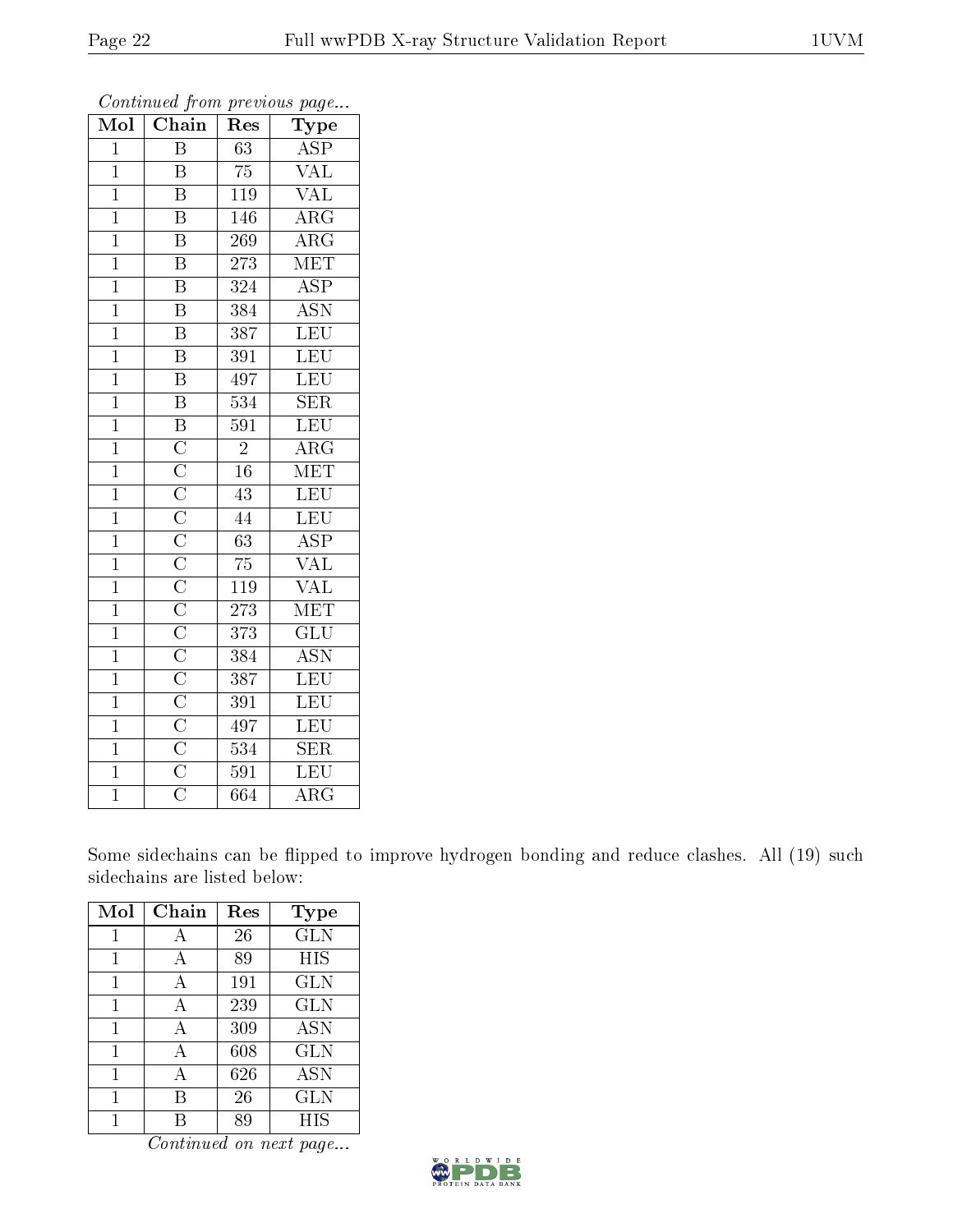| Mol | Chain          | Res | <b>Type</b> |
|-----|----------------|-----|-------------|
|     | В              | 191 | <b>GLN</b>  |
| 1   | В              | 239 | <b>GLN</b>  |
| 1   | В              | 309 | <b>ASN</b>  |
| 1   | В              | 626 | <b>ASN</b>  |
| 1   | С              | 26  | <b>GLN</b>  |
| 1   | $\overline{C}$ | 89  | <b>HIS</b>  |
| 1   | C              | 191 | <b>GLN</b>  |
| 1   | C              | 239 | <b>GLN</b>  |
| 1   | $\overline{C}$ | 309 | <b>ASN</b>  |
|     | C              | 626 | ASN         |

#### 5.3.3 RNA (1)

| $\operatorname{Mol}$ | Chain | Analysed                          | <b>Backbone Outliers</b> | <b>Pucker Outliers</b> |
|----------------------|-------|-----------------------------------|--------------------------|------------------------|
|                      |       | $5/5(100\%)$                      | 3 $(60\%)$               | $3(60\%)$              |
|                      | F.    | $5/5(100\%)$                      | $(60\%)$                 | $(60\%)$               |
|                      |       | $5/5(100\%)$                      | $(60\%)$                 | $(60\%)$               |
| All                  | Αll   | $(100\%)$<br>$^{\prime}15$<br>15/ | $(60\%)$                 | $(60\%)$               |

All (9) RNA backbone outliers are listed below:

| Mol            | Chain | Res | <b>Type</b> |
|----------------|-------|-----|-------------|
| $\sqrt{2}$     |       |     |             |
| $\overline{2}$ |       | 5   |             |
| $\overline{2}$ |       | 6   | С           |
| $\overline{2}$ | E     |     |             |
| $\overline{2}$ | E     | 5   | U           |
| $\overline{2}$ | E     | 6   | С           |
| $\overline{2}$ | F     |     |             |
| $\overline{2}$ | F     | 5   |             |
| $\overline{2}$ |       | ճ   | H           |

All (9) RNA pucker outliers are listed below:

| $\bf{Mol}$                  | Chain | Res | <b>Type</b> |
|-----------------------------|-------|-----|-------------|
| 2                           |       | 3   |             |
| 2                           |       |     |             |
| $\overline{2}$              |       | 5   |             |
| $\overline{2}$              | F)    | 3   | H           |
| 2                           | Н,    |     |             |
| $\mathcal{D}_{\mathcal{A}}$ | H,    | 5   |             |

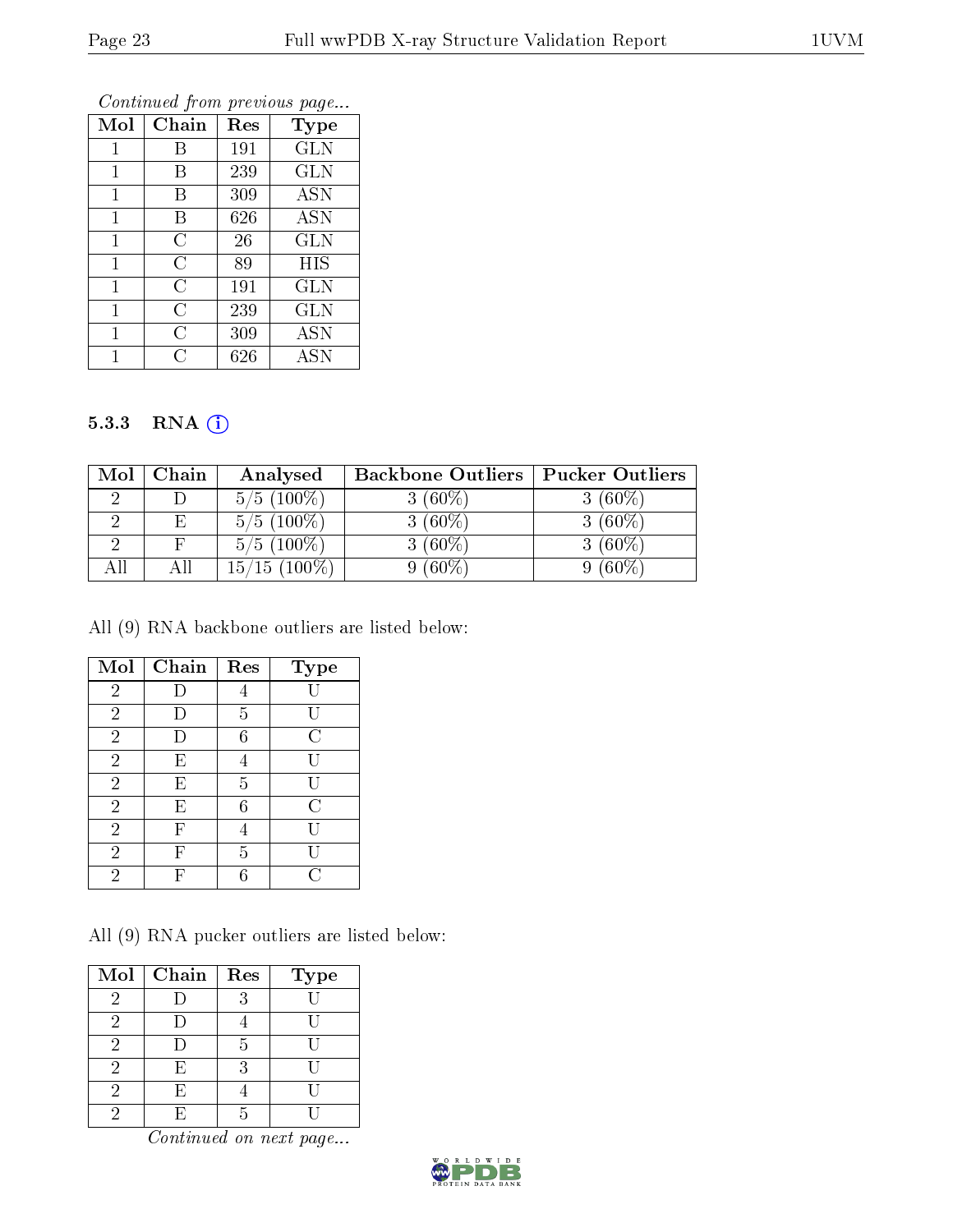Continued from previous page...

| Mol | Chain | Res | ype |
|-----|-------|-----|-----|
|     |       |     |     |
|     |       |     |     |
|     |       |     |     |

#### 5.4 Non-standard residues in protein, DNA, RNA chains  $(i)$

There are no non-standard protein/DNA/RNA residues in this entry.

#### 5.5 Carbohydrates  $(i)$

There are no carbohydrates in this entry.

#### 5.6 Ligand geometry  $(i)$

Of 3 ligands modelled in this entry, 3 are monoatomic - leaving 0 for Mogul analysis.

There are no bond length outliers.

There are no bond angle outliers.

There are no chirality outliers.

There are no torsion outliers.

There are no ring outliers.

No monomer is involved in short contacts.

#### 5.7 [O](https://www.wwpdb.org/validation/2017/XrayValidationReportHelp#nonstandard_residues_and_ligands)ther polymers (i)

There are no such residues in this entry.

#### 5.8 Polymer linkage issues (i)

There are no chain breaks in this entry.

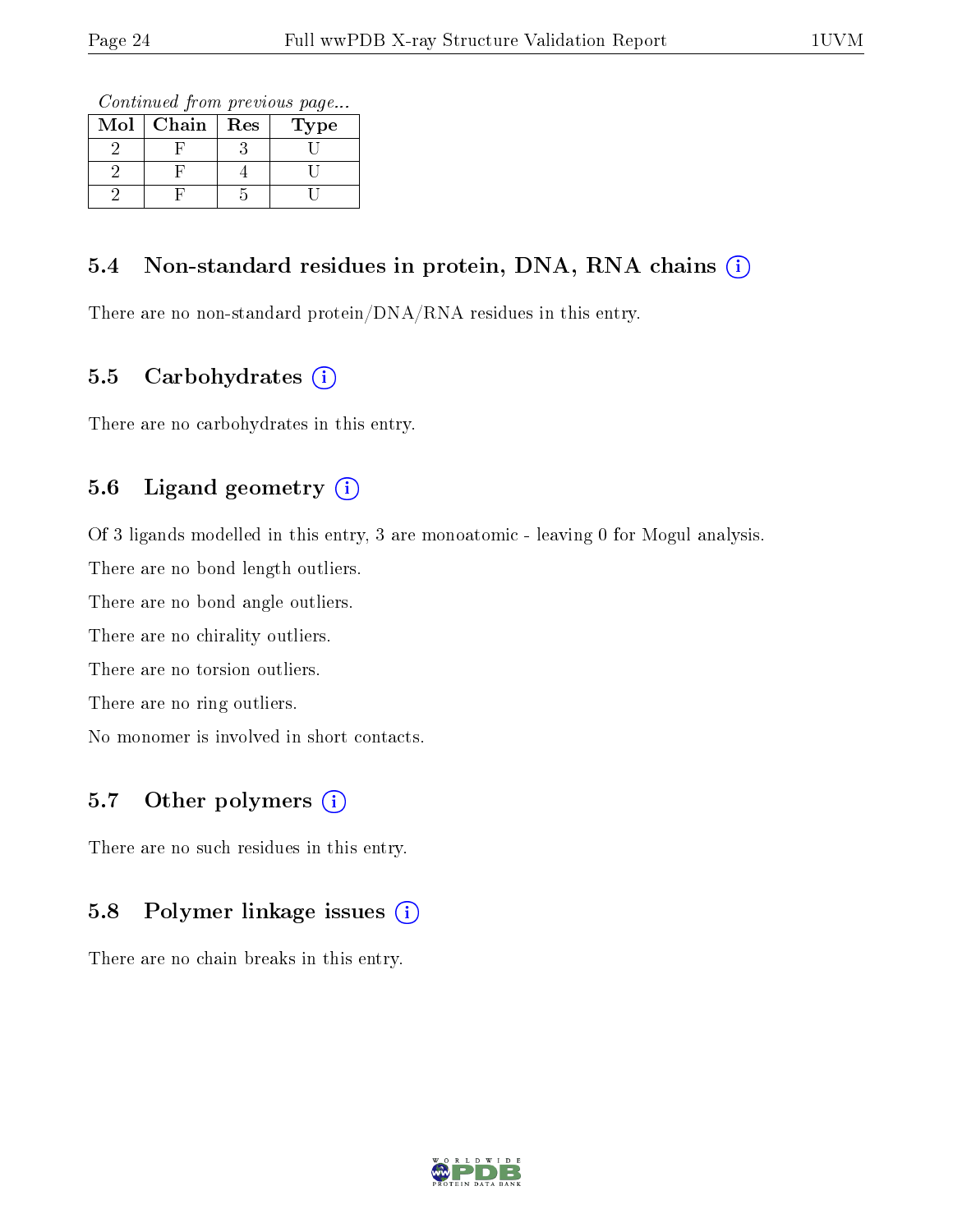# 6 Fit of model and data  $(i)$

### 6.1 Protein, DNA and RNA chains  $(i)$

In the following table, the column labelled  $#RSRZ> 2'$  contains the number (and percentage) of RSRZ outliers, followed by percent RSRZ outliers for the chain as percentile scores relative to all X-ray entries and entries of similar resolution. The OWAB column contains the minimum, median,  $95<sup>th</sup>$  percentile and maximum values of the occupancy-weighted average B-factor per residue. The column labelled ' $Q< 0.9$ ' lists the number of (and percentage) of residues with an average occupancy less than 0.9.

| Mol            | Chain      | Analysed            | $<$ RSRZ $>$ | $\#\text{RSRZ}{>}2$   | $OWAB(\overline{A^2})$ | Q <sub>0.9</sub> |
|----------------|------------|---------------------|--------------|-----------------------|------------------------|------------------|
| $\mathbf{1}$   | A          | $664/664$ $(100\%)$ | $-0.05$      | $18(2\%)$<br>54<br>53 | 25, 39, 62, 114        | $\overline{0}$   |
|                | B          | $664/664$ $(100\%)$ | $-0.03$      | $18(2\%)$<br>54<br>53 | 25, 39, 62, 115        | $\theta$         |
|                | $\rm C$    | $664/664$ $(100\%)$ | 0.29         | 48 (7\%)<br>15<br> 14 | 25, 42, 64, 116        | $\theta$         |
| $\overline{2}$ | D          | $5/5(100\%)$        | 1.25         | $1(20\%)$ 1 0         | 93, 97, 125, 137       | $\theta$         |
| 2              | E          | $5/5(100\%)$        | 1.72         | $3(60\%)$ 0 0         | 94, 97, 126, 138       | $\theta$         |
| $\mathcal{D}$  | $_{\rm F}$ | $5/5(100\%)$        | 2.58         | $2(40\%)$ 0 0         | 93, 98, 126, 138       | $\theta$         |
| All            | All        | 2007/2007 (100%)    | 0.08         | 90(4%)<br>33<br>32    | 25, 40, 64, 138        | 0                |

All (90) RSRZ outliers are listed below:

| Mol            | Chain              | Res          | Type        | <b>RSRZ</b> |
|----------------|--------------------|--------------|-------------|-------------|
| $\mathbf{1}$   | $\rm{C}$           | 607          | $\rm{ARG}$  | 12.7        |
| $\mathbf{1}$   | $\overline{\rm C}$ | 608          | <b>GLN</b>  | 11.6        |
| $\mathbf{1}$   | Β                  | 608          | <b>GLN</b>  | 8.9         |
| $\mathbf{1}$   | $\overline{A}$     | $606\,$      | ALA         | 8.9         |
| $\overline{1}$ | $\overline{\rm C}$ | 604          | ${\rm SER}$ | 8.4         |
| $\overline{1}$ | Β                  | 604          | SER         | 8.3         |
| $\mathbf{1}$   | $\overline{\rm C}$ | 606          | ALA         | 8.2         |
| $\mathbf{1}$   | Β                  | 609          | ALA         | 8.1         |
| $\mathbf{1}$   | $\overline{C}$     | 610          | <b>GLY</b>  | 7.9         |
| $\mathbf{1}$   | $\overline{\rm C}$ | $\mathbf{1}$ | PRO         | 7.9         |
| $\mathbf{1}$   | Β                  | 607          | $\rm{ARG}$  | 7.5         |
| $\overline{1}$ | $\overline{\rm C}$ | 603          | ALA         | 7.4         |
| $\mathbf{1}$   | B                  | 603          | <b>ALA</b>  | 7.3         |
| $\overline{1}$ | $\overline{C}$     | 612          | ALA         | 6.9         |
| $\mathbf{1}$   | $\overline{\rm A}$ | 664          | $\rm{ARG}$  | 6.6         |
| $\mathbf{1}$   | $\boldsymbol{B}$   | 612          | ALA         | 6.1         |
| $\mathbf{1}$   | $\overline{\rm C}$ | 609          | ALA         | 6.1         |
| $\mathbf{1}$   | Β                  | 664          | $\rm{ARG}$  | 4.9         |
| $\mathbf{1}$   | Β                  | $606\,$      | <b>ALA</b>  | 4.8         |

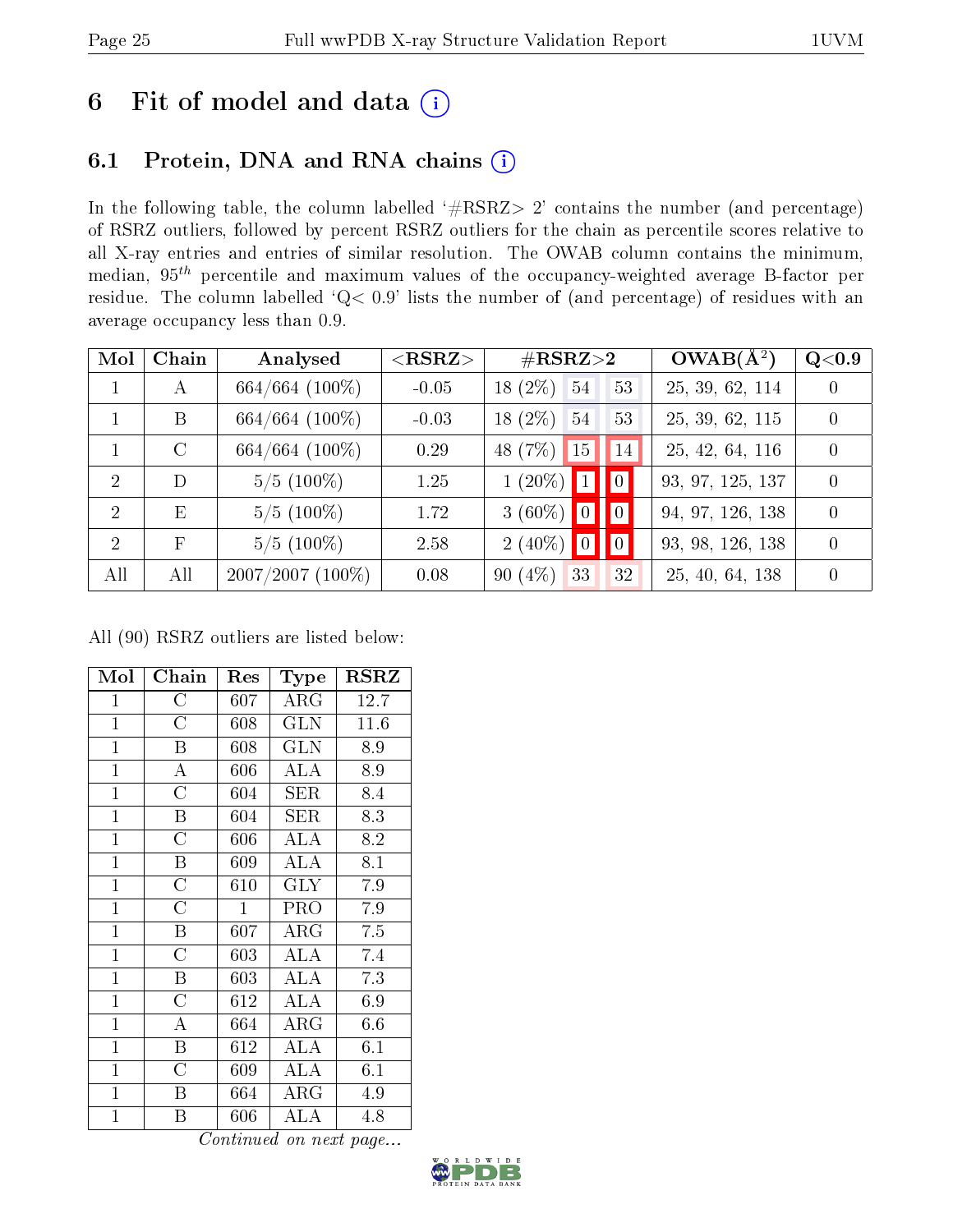| Mol            | Chain                   | Res              | Type                    | <b>RSRZ</b>      |
|----------------|-------------------------|------------------|-------------------------|------------------|
| $\mathbf{1}$   | $\overline{A}$          | $\mathbf{1}$     | <b>PRO</b>              | 4.8              |
| $\overline{2}$ | $\overline{\mathrm{F}}$ | $\overline{7}$   | $\overline{\rm C}$      | $\overline{4.7}$ |
| $\overline{1}$ | $\overline{C}$          | 576              | TRP                     | $\overline{4.7}$ |
| $\mathbf{1}$   | $\overline{C}$          | $21\overline{6}$ | $\overline{LYS}$        | $\overline{4.7}$ |
| $\overline{1}$ | $\overline{\text{C}}$   | 600              | $\overline{\rm{ARG}}$   | $\overline{4.6}$ |
| $\mathbf{1}$   | $\overline{A}$          | 607              | $\rm{ARG}$              | $\overline{4.5}$ |
| $\overline{1}$ | $\overline{C}$          | 537              | $\overline{\rm{ARG}}$   | $\overline{4.5}$ |
| $\overline{1}$ | $\overline{\rm C}$      | $\overline{215}$ | PRO                     | $\overline{4.5}$ |
| $\mathbf{1}$   | $\overline{\mathbf{B}}$ | $537\,$          | $\rm{ARG}$              | 4.4              |
| $\overline{1}$ | $\overline{\rm C}$      | 613              | $\overline{\text{GLU}}$ | $\overline{4.2}$ |
| $\overline{1}$ | $\overline{\rm C}$      | 664              | $\overline{\rm{ARG}}$   | $\overline{4.2}$ |
| $\overline{1}$ | $\overline{\mathrm{B}}$ | 630              | <b>TYR</b>              | $\overline{4.2}$ |
| $\overline{1}$ | $\overline{C}$          | 630              | <b>TYR</b>              | 4.0              |
| $\mathbf{1}$   | $\overline{\rm C}$      | 308              | LEU                     | $3.9\,$          |
| $\overline{1}$ | $\overline{\rm C}$      | 596              | LEU                     | $\overline{3.7}$ |
| $\overline{1}$ | $\overline{A}$          | 610              | $\overline{\text{GLY}}$ | $\overline{3.5}$ |
| $\overline{1}$ | $\overline{C}$          | $\overline{611}$ | LEU                     | $\overline{3.5}$ |
| $\overline{1}$ | $\overline{\text{C}}$   | $\overline{2}$   | $\overline{\rm ARG}$    | $3.3\,$          |
| $\overline{1}$ | $\overline{\rm C}$      | 536              | VAL                     | $\overline{3.3}$ |
| $\overline{1}$ | $\overline{\text{C}}$   | 535              | GLY                     | $3.2\,$          |
| $\overline{1}$ | $\overline{\mathbf{B}}$ | $\overline{2}$   | $\overline{\text{ARG}}$ | $\overline{3.1}$ |
| $\overline{1}$ | $\overline{\rm C}$      | 605              | MET                     | $\overline{3.1}$ |
|                | $\overline{E}$          | $\overline{3}$   | $\overline{\mathrm{U}}$ | 3.1              |
| $\frac{2}{1}$  | $\overline{\rm C}$      | $\overline{217}$ | THR                     | 3.0              |
| $\overline{2}$ | $\overline{F}$          | $\overline{3}$   | $\overline{\mathrm{U}}$ | 3.0              |
| $\overline{1}$ | $\overline{A}$          | 609              | <b>ALA</b>              | $\overline{3}.0$ |
| $\overline{1}$ | $\overline{\mathrm{C}}$ | 214              | $\overline{\text{ASP}}$ | 2.9              |
| $\mathbf{1}$   | $\overline{A}$          | $\overline{2}$   | $\rm{ARG}$              | $2.8\,$          |
| $\overline{1}$ | $\overline{\rm C}$      | 254              | $\overline{{\rm GLU}}$  | 2.8              |
| $\mathbf{1}$   | $\overline{\rm C}$      | 479              | $\overline{\text{LYS}}$ | 2.8              |
| $\mathbf{1}$   | $\overline{\rm C}$      | 505              | <b>SER</b>              | 2.8              |
| $\mathbf 1$    | $\overline{\rm C}$      | 461              | LYS                     | $\overline{2.8}$ |
| $\mathbf{1}$   | $\overline{\mathrm{B}}$ | 611              | <b>LEU</b>              | 2.8              |
| $\overline{1}$ | $\overline{\rm C}$      | $\overline{602}$ | $\overline{\text{VAL}}$ | $\overline{2.7}$ |
| $\mathbf{1}$   | $\overline{\rm C}$      | 219              | ${\rm LYS}$             | 2.7              |
| $\overline{1}$ | $\overline{A}$          | $\overline{215}$ | $\overline{\text{PRO}}$ | $\overline{2.7}$ |
| $\mathbf{1}$   | $\overline{\mathbf{B}}$ | 610              | GLY                     | 2.7              |
| $\mathbf{1}$   | $\overline{\text{C}}$   | 259              | $\overline{\text{ASP}}$ | 2.6              |
| $\mathbf{1}$   | $\overline{\rm C}$      | 64               | $\overline{HIS}$        | 2.6              |
| $\overline{1}$ | $\overline{C}$          | 506              | $\rm{ARG}$              | 2.6              |
| $\overline{1}$ | $\overline{A}$          | 217              | <b>THR</b>              | 2.6              |
| $\mathbf 1$    | $\overline{\rm C}$      | <b>218</b>       | $\overline{\text{GLY}}$ | 2.6              |

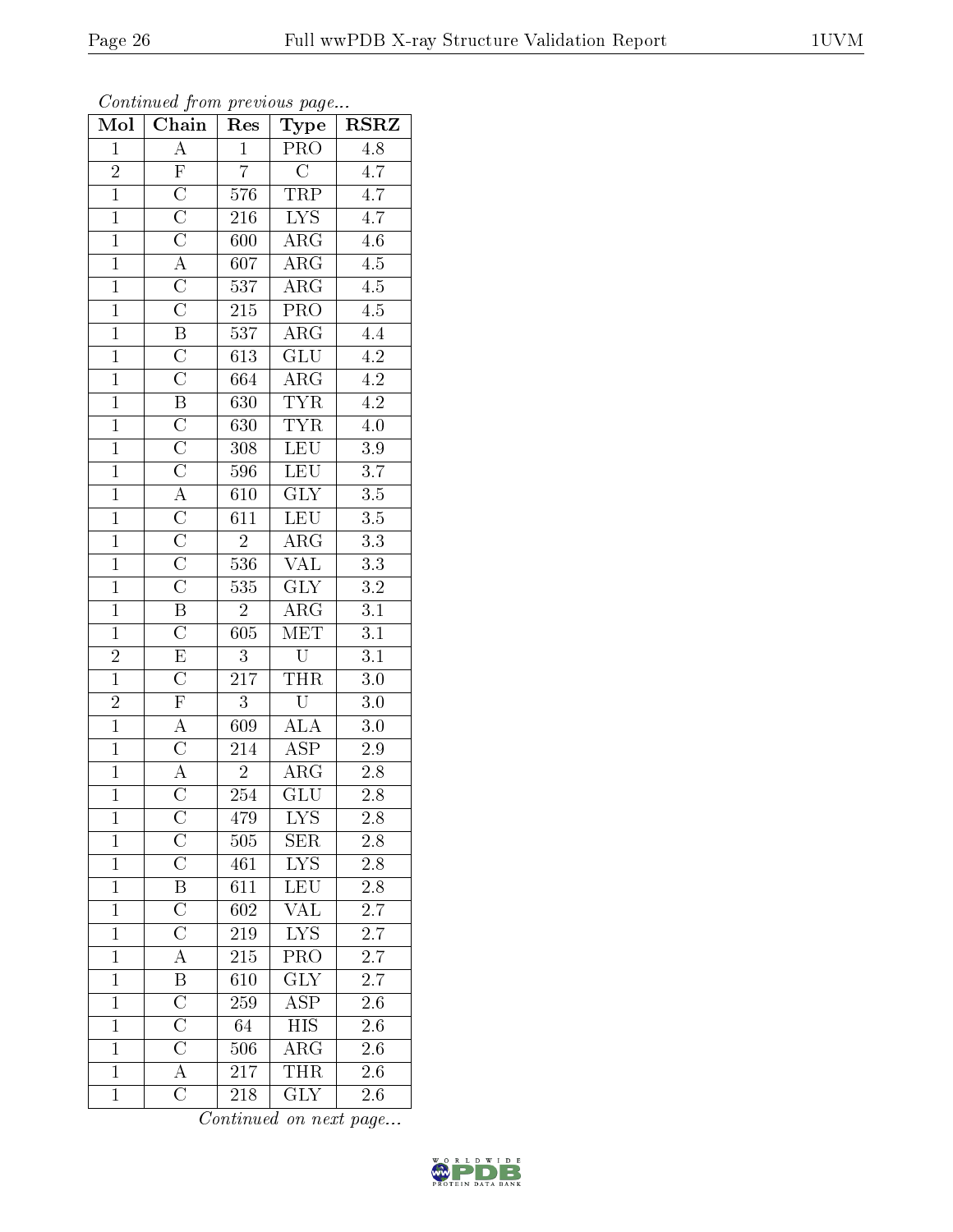| Mol                         | Chain                               | Res              | Type                      | <b>RSRZ</b>      |
|-----------------------------|-------------------------------------|------------------|---------------------------|------------------|
| $\overline{1}$              | $\overline{\rm C}$                  | 470              | $\overline{\text{ARG}}$   | $\overline{2.4}$ |
| $\overline{1}$              | $\overline{\rm C}$                  | 601              | <b>TYR</b>                | 2.4              |
| $\overline{1}$              | $\overline{\overline{A}}$           | $\overline{254}$ | $\overline{\text{GLU}}$   | $\overline{2.3}$ |
| $\overline{1}$              | $\frac{\overline{C}}{\overline{C}}$ | 629              | $\overline{\text{GLN}}$   | $\overline{2.3}$ |
| $\overline{1}$              |                                     | 642              | $\overline{\mathrm{HIS}}$ | $\overline{2.3}$ |
| $\overline{1}$              | $\overline{C}$                      | 585              | $\overline{\text{ALA}}$   | $\overline{2.3}$ |
| $\overline{1}$              | $\overline{C}$                      | 651              | $\overline{\text{VAL}}$   | $\overline{2.2}$ |
| $\overline{1}$              | $\overline{A}$                      | 216              | $\overline{\text{LYS}}$   | $\overline{2.2}$ |
| $\overline{2}$              | $\overline{\rm D}$                  | $\overline{3}$   | $\overline{\mathrm{U}}$   | $\overline{2.2}$ |
| $\overline{1}$              | $\overline{B}$                      | $\overline{613}$ | $\overline{\text{GLU}}$   | $\overline{2.2}$ |
| $\overline{1}$              | $\overline{A}$                      | 501              | <b>LEU</b>                | $\overline{2.2}$ |
| $\overline{1}$              | $\overline{B}$                      | 506              | $\overline{\rm{ARG}}$     | $\overline{2.2}$ |
| $\overline{1}$              | $\overline{A}$                      | 218              | $\overline{\text{GLY}}$   | $\overline{2.2}$ |
| $\overline{1}$              | $\overline{B}$                      | 270              | $\rm{ARG}$                | $\overline{2.2}$ |
| $\overline{1}$              | $\overline{A}$                      | $\overline{611}$ | $\overline{\text{LEU}}$   | $\overline{2.1}$ |
| $\overline{1}$              | $\overline{C}$                      | 477              | $\overline{{\rm GLU}}$    | $\overline{2.1}$ |
| $\overline{1}$              | $\frac{\overline{A}}{C}$            | 605              | <b>MET</b>                | $\overline{2.1}$ |
| $\overline{1}$              |                                     | 478              | GLY                       | $2\overline{.1}$ |
| $\overline{1}$              | $\frac{\overline{C}}{C}$            | 270              | $AR\overline{G}$          | $\overline{2.1}$ |
| $\overline{1}$              |                                     | 622              | <b>LEU</b>                | $\overline{2.1}$ |
| $\overline{1}$              | $\overline{\rm C}$                  | $\overline{63}$  | $\overline{\text{ASP}}$   | $\overline{2.1}$ |
| $\overline{1}$              | $\overline{A}$                      | $\overline{576}$ | <b>TRP</b>                | $\overline{2.1}$ |
| $\overline{1}$              | $\overline{\mathrm{B}}$             | 217              | <b>THR</b>                | $\overline{2.0}$ |
| $\overline{1}$              | $\overline{A}$                      | $\overline{257}$ | $\overline{\text{GLY}}$   | $\overline{2.0}$ |
| $\overline{1}$              | $\overline{\rm A}$                  | 613              | $\overline{\text{GLU}}$   | $\overline{2.0}$ |
|                             | $\overline{\mathrm{E}}$             | $\overline{7}$   | $\overline{\mathrm{C}}$   | $2.0\,$          |
| $\frac{2}{2}$ $\frac{1}{1}$ | $\overline{\mathrm{E}}$             | $\overline{4}$   | $\overline{\mathrm{U}}$   | $\overline{2.0}$ |
|                             | $\overline{\mathrm{B}}$             | 605              | MET                       | 2.0              |
|                             | $\overline{\rm C}$                  | 614              | LEU                       | $\overline{2.0}$ |

### 6.2 Non-standard residues in protein, DNA, RNA chains (i)

There are no non-standard protein/DNA/RNA residues in this entry.

### 6.3 Carbohydrates  $(i)$

There are no carbohydrates in this entry.